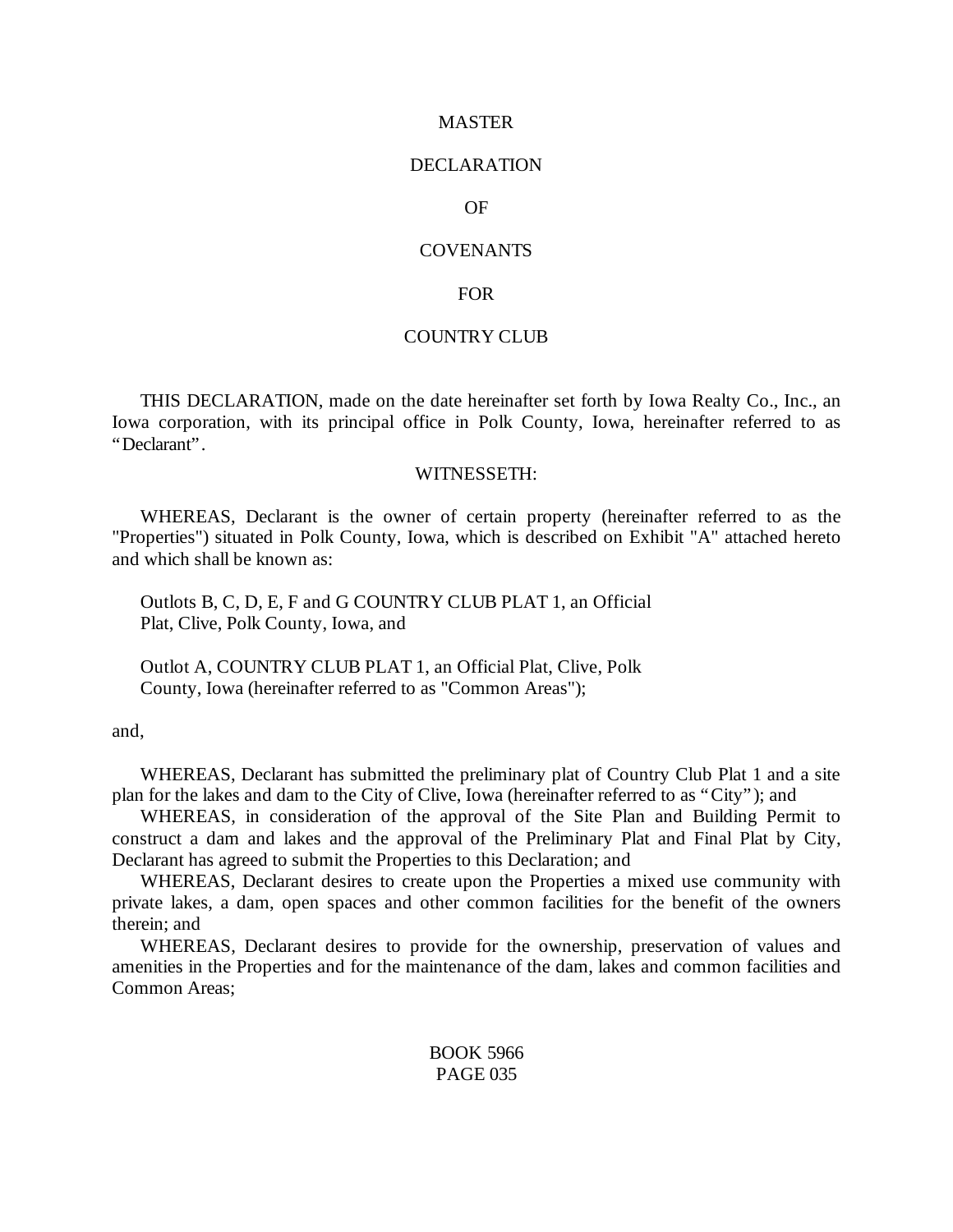and to this end, desires to subject the Properties, to the covenants, restrictions, easements, charges and liens, hereinafter set forth, each and all of which is and are for the benefit of the Properties and each owner thereof.

NOW THEREFORE, Declarant, in consideration of the approval of the Site Plan and Building Permit for the lake and dam and, the approval of the Preliminary Plat and Final Plat by the City and for other good and valuable consideration, hereby declares that all the Properties shall be held, sold and conveyed subject to the following easements, restrictions, covenants, and conditions, which are for the purpose of protecting the value and desirability of, and which shall run with the Properties and be binding on all parties having any rights, title or interest in the described properties or any part thereof, their heirs, successors and assigns, and shall inure to the benefit of each owner thereof.

### ARTICLE I

#### **DEFINITIONS**

Section 1. "Association" shall mean and refer to COUNTRY CLUB OWNERS ASSOCIATION, its successors and assigns, a non-profit corporation organized pursuant to Chapter 504A of the Code of Iowa 1987, as amended. The Articles of Incorporation for the Association have been executed by the incorporator thereof on the same date as this Declaration has been executed. The Articles of Incorporation and initial Bylaws for the Association are hereby incorporated by this reference.

Section 2. "Board of Directors" shall mean and refer to the Board of Directors of the Association.

Section 3. "City" shall mean and refer to the City of Clive, Iowa.

Section 4. "Common Areas" shall mean all real property (including the improvements thereto) owned and maintained by the Association for the common use and enjoyment of the Owners, and shall also include the Common Facilities as hereinafter defined.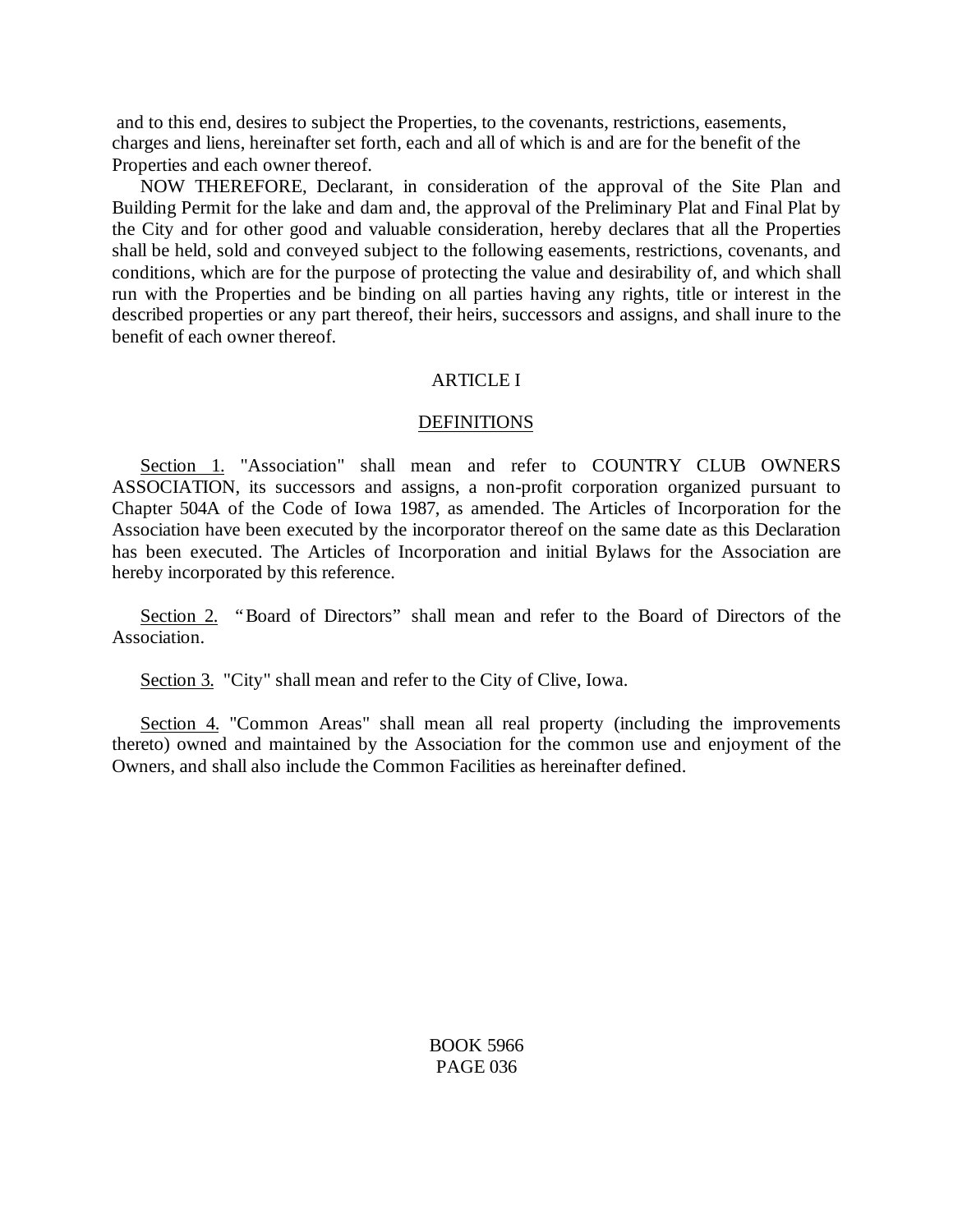Section 5. "Common Facilities" shall mean and refer to all personal property, fixtures and improvements owned by the Association including those located on real property not owned by the Association such as on property conveyed to the City for which a license was granted.

Section 5. "Declarant" shall mean and refer to Iowa Realty Co., Inc., its successors and assigns.

Section 6. "Declaration" shall mean and refer to this Declaration of Covenants to which the Properties are subject.

Section 7. "Lot" shall mean and refer to any and all lots contained in any plat or replats of the Properties or any portion thereof made and recorded in accordance with the statutes of the State of Iowa.

Section 8. "Member" shall mean and refer to those persons entitled to membership as provided in the Declaration, the Articles of Incorporation and Bylaws of the Association.

Section 9. "Owner" shall mean and refer to the record owner, whether one or more persons or entities, of a fee simple title to any part of the Properties, including contract vendees, but excluding those having such interest merely as security for the performance of an obligation, and excluding those having a lien upon the property by provision or operation of law.

Section 10. "Properties" shall mean and refer to that certain real property described above but shall exclude and not refer to any portion thereof conveyed, dedicated or granted to the City now or in the future.

# ARTICLE II

# COMMON AREAS

Section 1. Common Areas. The Common Areas shall consist of the following-described portion of the Properties, together with any improvements thereon, including the lakes, silt basins, shoreline and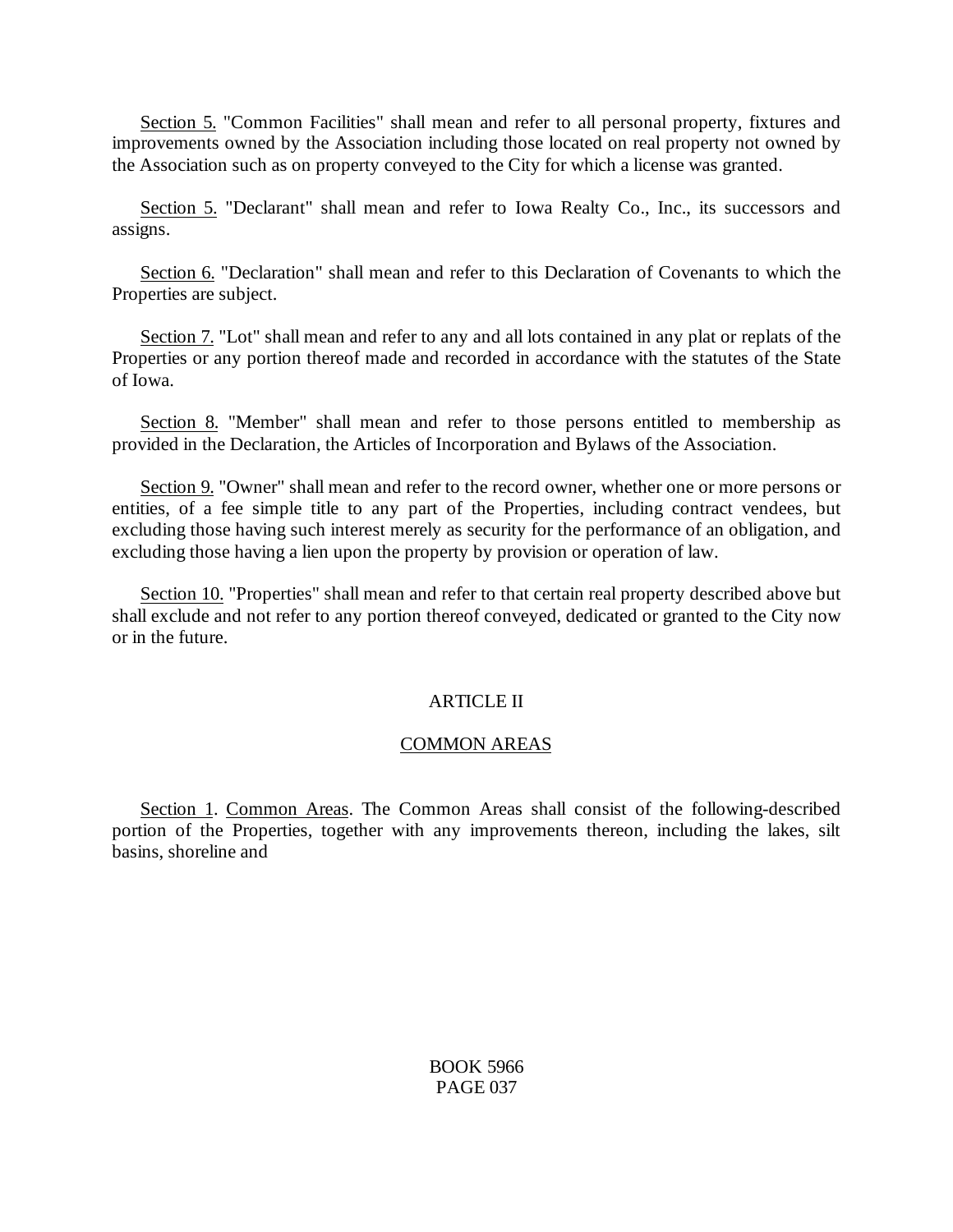appurtenances thereto, dam and spillways and subject to any and all utilities located thereon, easements and restrictions:

Outlot A in COUNTRY CLUB PLAT 1, an Official Plat, Clive, Polk County, Iowa

together with such additional common areas conveyed by Declarant to the Association from time to time. The Common Areas shall also include Common Facilities including those located on property not owned by the Association. As used is this Declaration, the term Common Areas shall include and refer to Common Facilities and the term Common Facilities shall include and refer to Common Areas.

Section 2. Obligations of the Association. The Association shall be the owner of the Common Areas, and, subject to the rights of the Owners as set forth in the Declaration, shall be responsible for the management and control of the Common Areas conveyed to it and all improvements thereon, and shall keep the same in good, safe, clean, attractive and sanitary condition, order and repair in compliance with the standards of sound property management. The Association's obligations shall include the maintenance, repair, reconstruction and replacement of the dam, dam system, silt basins, spillways, lakes, shoreline and appurtenances thereto and all utility services and lines located in the Common Areas and all Common Facilities. The Association's obligations under this Section are for the exclusive benefit of the Owners and the City.

Section 3. Owners' Easements of Enjoyment. Every Owner shall have a right and easement of enjoyment in and to the Common Areas subject to the terms of this Declaration (and subject to any reasonable and nondiscriminatory rules and regulations which may be enacted by the Association) which shall be appurtenant to and shall pass with the title to every Lot, subject to the following provisions:

(a) the right of the Association to suspend the voting rights of the Owner for any period during which any assessment against his Lot remains unpaid; and for a period not to exceed 60 days for any infraction of its published rules and regulations; and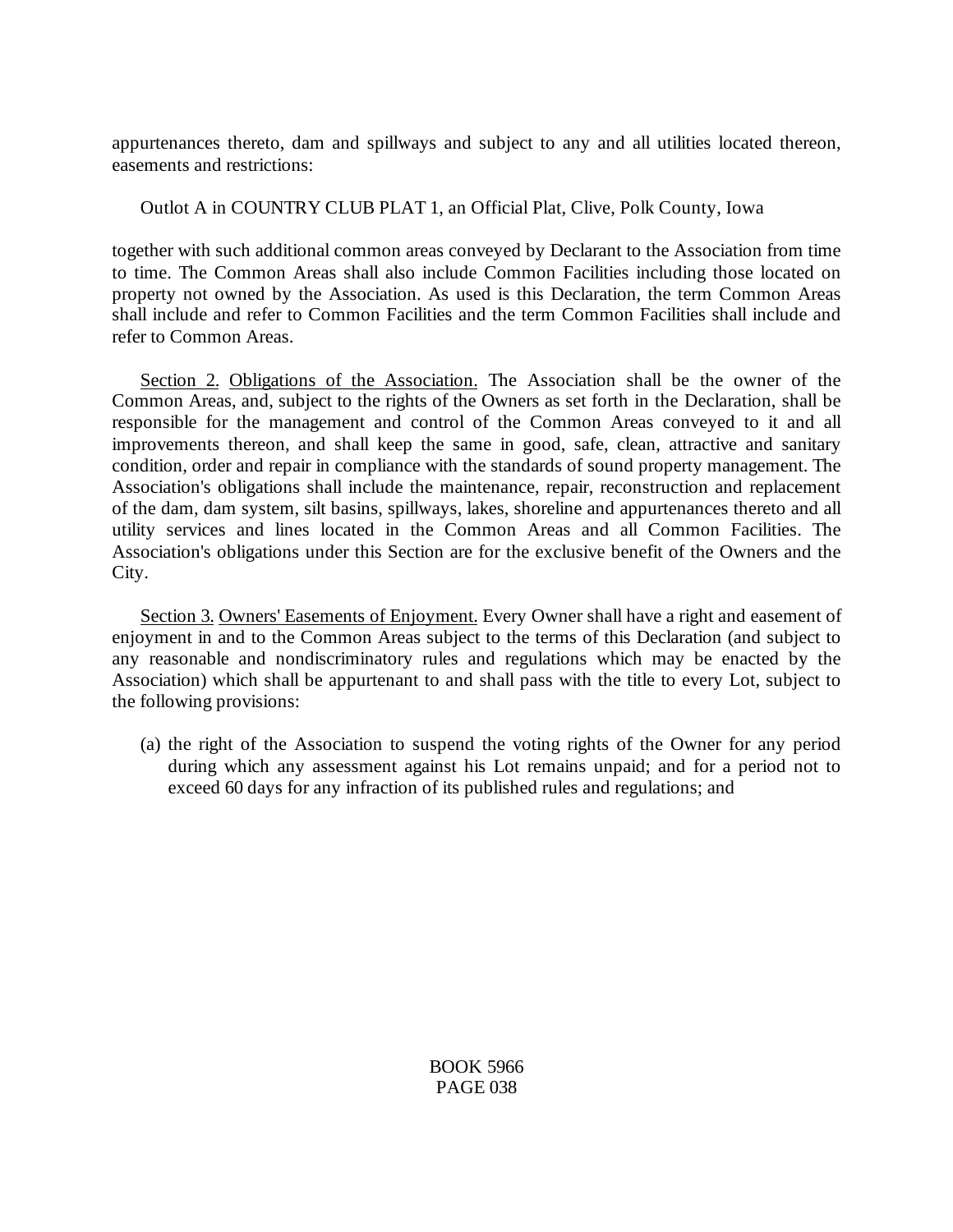- (b) the right of the Association, subject to City approval, to dedicate or transfer all or any part of the Common Areas to any public agency, authority, or utility for such purposes and such conditions as may be agreed to by the Members; provided no such dedication or transfer shall be effective unless an approval of such dedication or transfer has been obtained from 2/3rds of the votes of members entitled to vote at a regular or special meeting of the Association; and
- (c) the right and obligation of the Association to maintain underground utilities located within the Properties; and
- (d) the right of the Declarant, its successors and assigns to designate, establish, grant, dedicate, install and/or maintain utility and drainage easements within the Common Areas; and
- (e) the right of the Declarant to maintain within any House owned by Declarant, a sales office, together with access, ingress, and egress to and from said House over the Common Areas for Declarant and Declarant's invitees in conjunction with its business operated from said sales office subject to the ordinances of the City; and
- (f) the right of Declarant to provide in the Common Areas, landscaping, outdoor furniture and recreational equipment, signs, decorative structures and necessary appurtenant utilities consistent with the ordinances of the City; and
- (g) the Rules and Regulations promulgated and published by the Association's Board of Directors, the Articles of Incorporation and Bylaws, and those accompanying this Declaration; and
- (h) the right of the Association, subject to the reasonable consent of the City, to mortgage any or all of the Common Areas with the assent of two-thirds (2/3rds) of the votes of the members entitled to vote.

Section 4. Title to Common Areas. The Declarant hereby covenants for itself, its successors and assigns, that it shall convey to the Association from time to time the fee title to all Common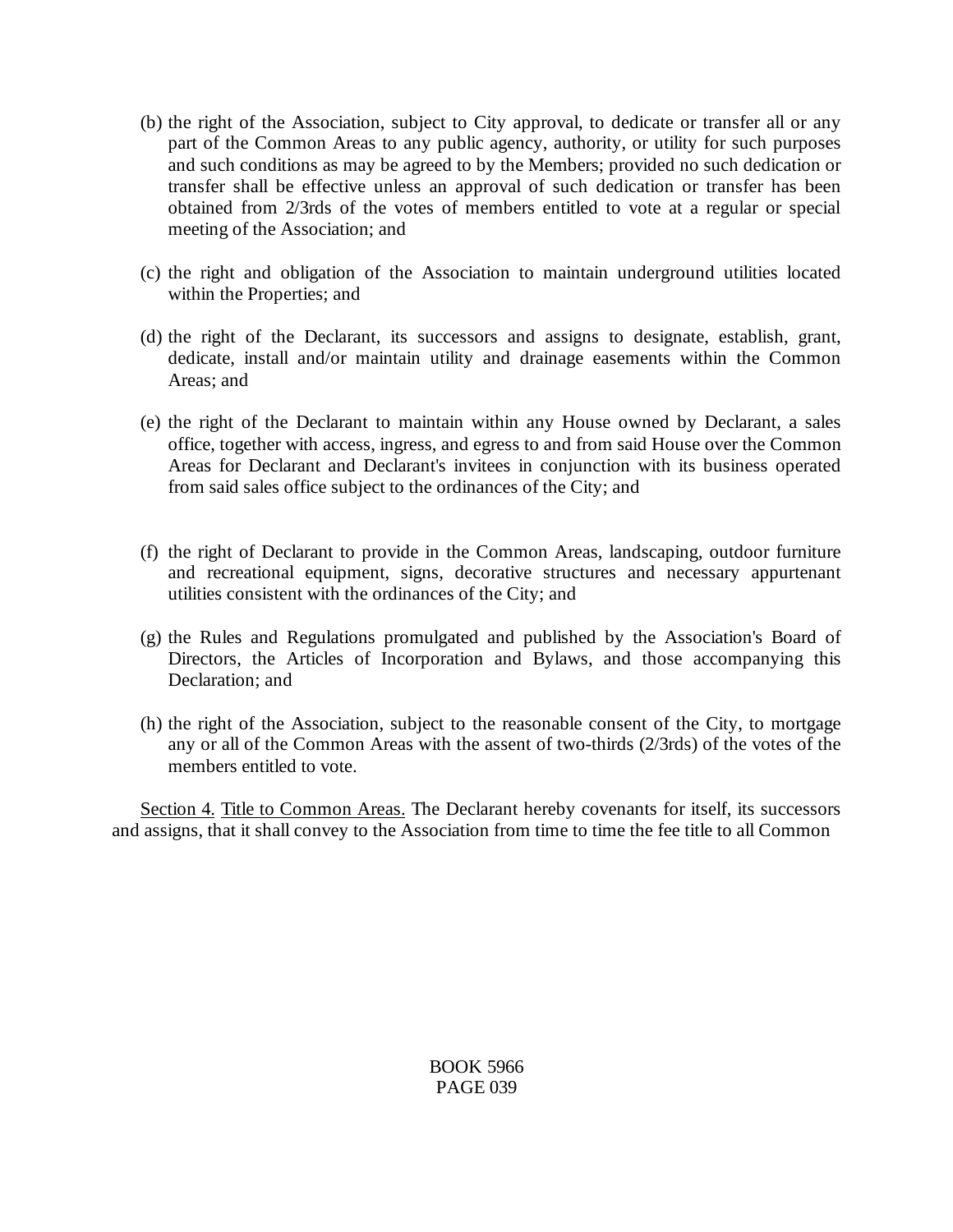Areas, free and clear of all mechanic's liens or any liens or encumbrances whatsoever except covenants, easements, conditions and restrictions whether or not of record or created by this Declaration or granted to any public authority. The transfer of title to the initial Common Areas shall be accomplished on or before the recorded conveyance of any portion of the Properties by Declarant. Common Areas, if any, created by subsequent plats shall be conveyed immediately following the recording of such subsequent plat in the Polk County Recorder's office.

Section 5. Delegation of Use. Any Owner may delegate, in accordance with the Bylaws of the Association, the right to enjoy the Common Areas to family members, tenants, or contract purchasers who reside on the property and to no one else.

Section 6. Use of the Common Areas. The Common Areas shall be used strictly in accordance with the provisions of the Declaration and rules and regulations promulgated by the Association. No Owner shall obstruct or interfere whatever with the rights and privileges of other Owners or the Association in the Common Areas, and nothing shall be planted, altered, constructed upon, or removed from the Common Areas, except by prior written consent of the Association. If an Owner violates this section, the Association shall have the right to restore the Common Areas to the prior condition and charge and assess the cost thereof against the Owner who violates this section and such cost shall become a special assessment and a lien upon the Lot of such Owner and shall become due and payable upon demand. The Association shall have the same rights and powers to collect the cost of such restoration as provided in Article V for the collection of delinquent assessments. If an owner interferes with the rights and privileges of another Owner in the use of the Common Areas, the Association or the offended Owner may commence an action to enjoin such interference and the prevailing party shall be entitled to recover such reasonable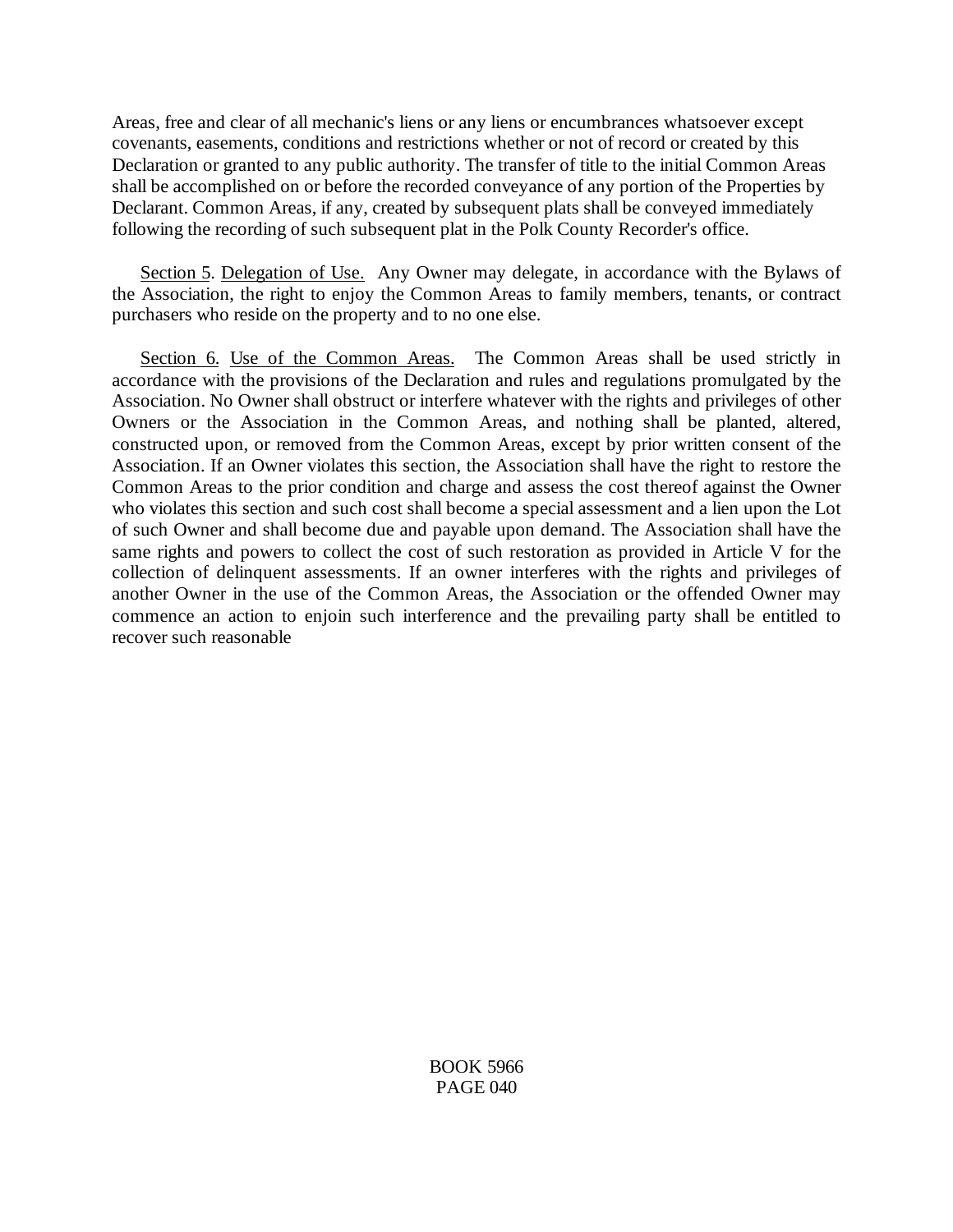attorneys' fees as the Court may allow together with all necessary costs and disbursements incurred in connection therewith.

Section 7. Duration. The ownership of the Common Areas and the Common Areas shall not be changed and shall continue in perpetuity except by approval of 2/3 of the membership entitled to vote and the prior written approval of the City.

Section 8. Dissolution. The Association shall not be dissolved, liquidated or its corporate existence terminated except upon the prior written approval of the City.

## ARTICLE III

### MEMBERSHIP AND VOTING RIGHTS IN THE ASSOCIATION

Section 1. Membership. The owner or owners of the Properties or any subdivisions thereof shall be members of the Association; provided, however, in the event that any portion of the Properties is submitted to a horizontal property regime (condominium) or an owners association is established in connection with an attached housing development, the owners association or council of co-owners shall be the member in this Association. Membership shall be appurtenant to the ownership of the real property and shall be indivisible from such ownership.

Section 2. Voting Rights. Each member of the Association shall have a right to vote concerning the affairs of the Association. The votes appurtenant to each Outlot in the Properties shall be as follows:

|              | Acres   | Number of Votes | Fraction of Total |
|--------------|---------|-----------------|-------------------|
| Outlot B     | 141.128 | 14,112.8 votes  | 14,112.8/33,219.8 |
| Outlot C     | 32.536  | 3,253.6 votes   | 3,253.6/33,219.8  |
| Outlot D     | 15.642  | 1,564.2 votes   | 1,564.2/33,219.8  |
| Outlot E     | 48.838  | 4,883.8 votes   | 4,883.8/33,219.8  |
| Outlot F     | 35.661  | 3,566.1 votes   | 3,566.1/33,219.8  |
| Outlot G     | 58.393  | 5,839.3 votes   | 5,839.3/33,219.8  |
| <b>TOTAL</b> | 332.198 | 33,219.8 votes  |                   |
|              |         |                 |                   |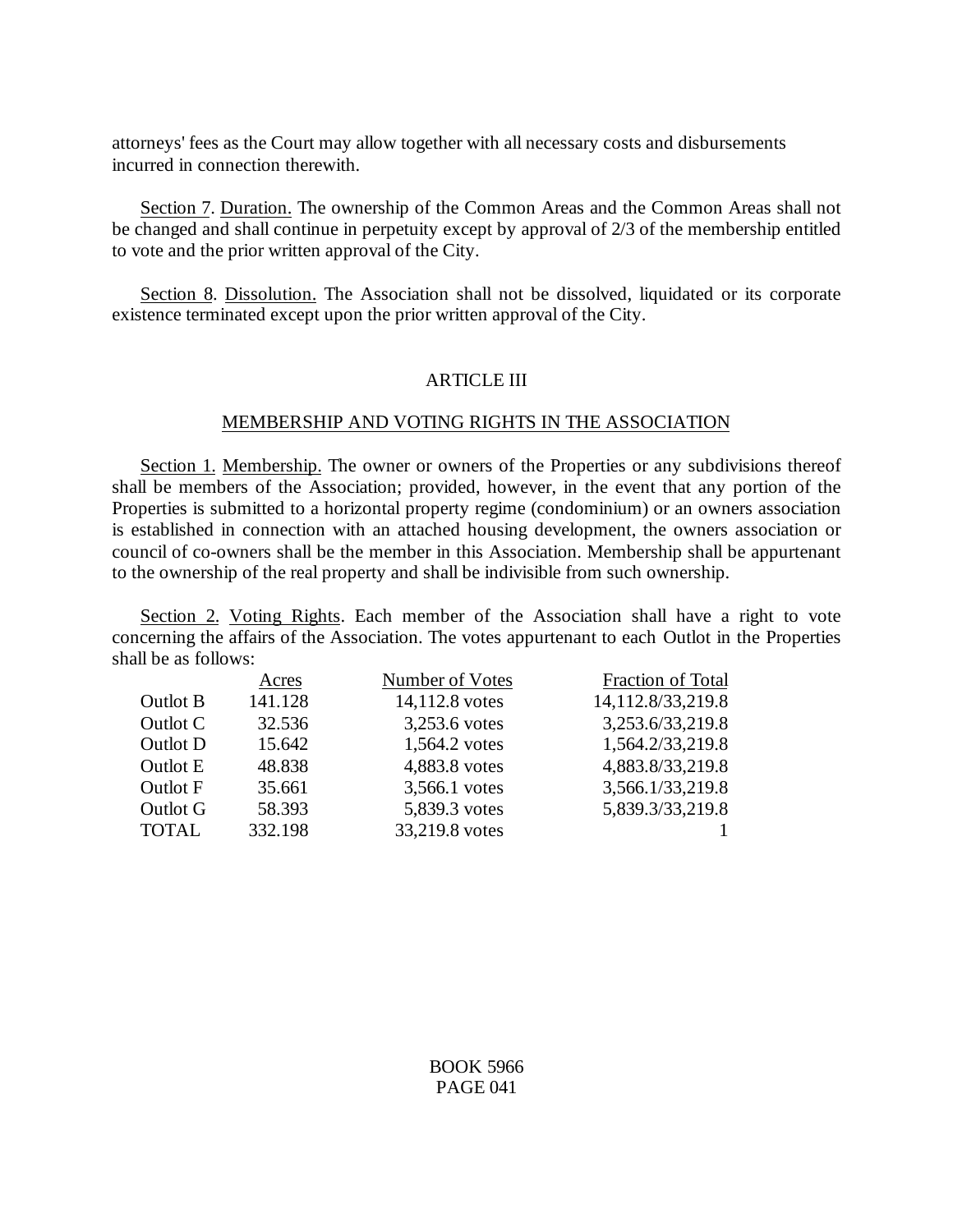In the event a portion of any Outlot is conveyed but not platted or replatted, the Grantee or Purchaser shall be entitled to the number of votes based upon a calculation of 100 votes per acre for the property purchased. As each or any portion of these Outlots are platted or replatted, an equitable division of the votes, based upon size of the Lot and the proximity of the Lot to the Common Areas, shall be made as a part of the platting procedures by virtue of further Covenants or addendums thereto recorded at the time the plat or replat is filed of record or noted on the final plat or replat document. Provided, no such allocation of votes shall deny the right of each Lot having at least one vote. Upon such division or platting, the Board of Directors of the Association shall be notified in writing by the then owner or owners of the property so platted or divided as to the further division of the votes, together with a legal description for each such Lot or parcel resulting from such division or platting.

NOTWITHSTANDING THE ABOVE, THE DECLARANT, HIS HEIRS, SUCCESSORS AND ASSIGNS, SHALL BE THE SOLE VOTING MEMBER OF THE ASSOCIATION UNTIL SUCH TIME AS DECLARANT NO LONGER OWNS ANY PORTION OF THE PROPERTIES, OR UNTIL THE DECLARANT WAIVES THIS RIGHT TO BE SOLE VOTING MEMBER, WHICHEVER FIRST OCCURS. SO LONG AS DECLARANT IS THE SOLE VOTING MEMBER OF THE ASSOCIATION, IT, ITS SUCCESSORS AND ASSIGNS, SHALL HAVE THE RIGHT TO ELECT ALL DIRECTORS.

Section 2. Board of Directors. The Owners entitled to vote shall elect a Board of Directors of the Association as prescribed by the Association's By-laws. The Board of Directors shall manage the affairs of the Association.

Section 3. Suspension of Voting Rights. The Association shall suspend the voting rights of a Member for any period during which any assessment against his Lot remains unpaid and for a period not to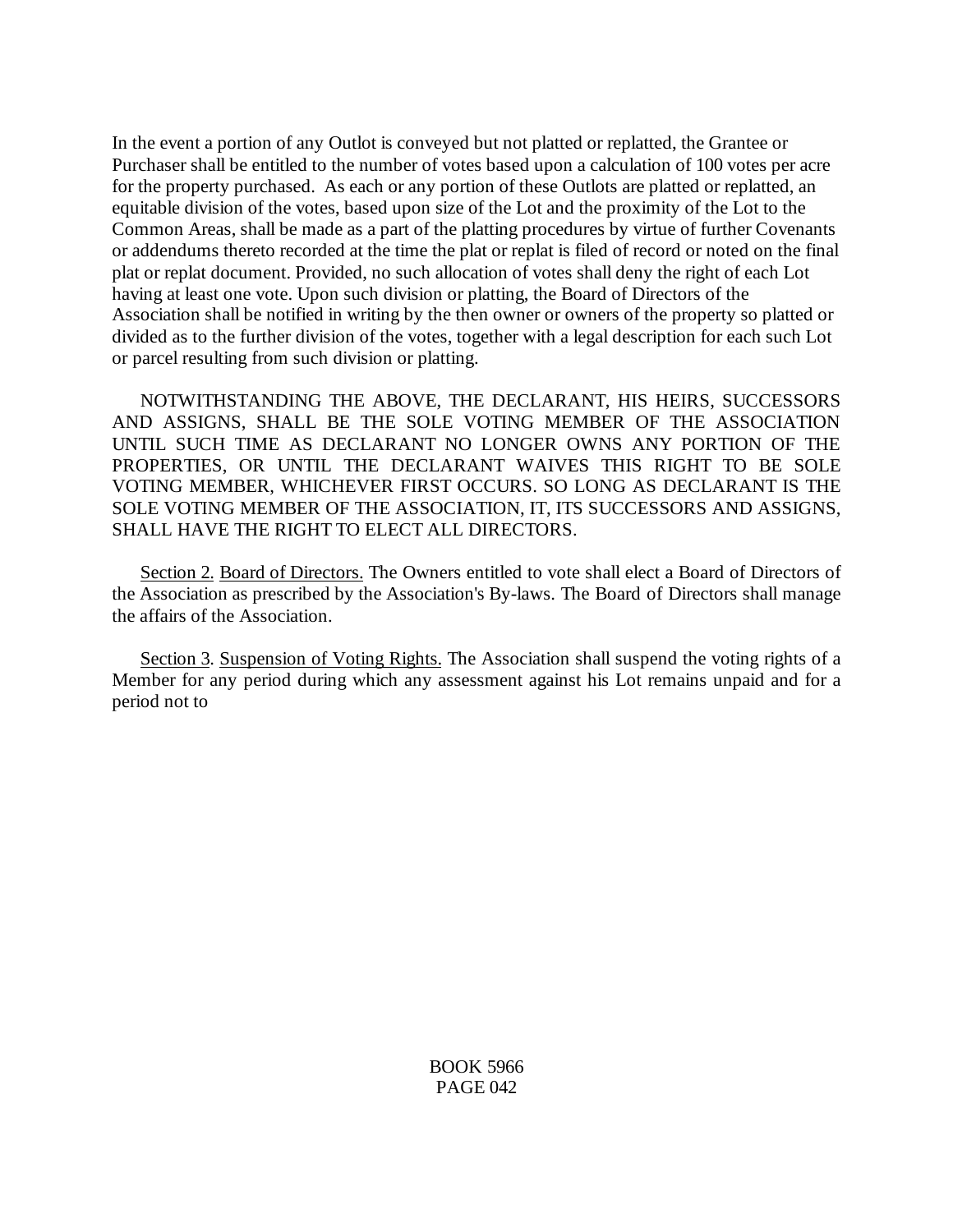exceed sixty (60) days for any infraction of its published rules and regulations.

## ARTICLE IV

#### COVENANT FOR MAINTENANCE ASSESSMENTS

Section 1. Creation of the Lien and Personal Obligation of Assessments. The Declarant, for the entire Properties, hereby covenants, and each Owner of any portion of the Properties by acceptance of a deed therefore, whether or not it shall be so expressed in such deed, is deemed to covenant and agree to pay to the Association: (1) monthly assessments or charges, and (2) special assessments for capital improvements and operating deficits; and (3) special assessments as provided in Article VI below. Such assessments to be established and collected as hereinafter provided. The monthly and special assessments, together with interest, costs and reasonable attorney's fees, shall be a charge on the land and shall be a continuing lien upon the property against which each such assessment is made. The lien for the assessments shall be prior to all other liens on the property, except only tax liens on the Lot in favor of any assessing unit and special district, and all sums unpaid on a first mortgage of record. Each such assessment, together with interest, costs, and reasonable attorney's fees, shall also be the Personal obligation of the person who was the Owner of such property at the time when the assessment fell due. The personal obligation for delinquent assessments shall pass to his successors in title.

Section 2. Purpose of Assessments. The assessments levied by the Association shall be used exclusively to promote the recreation, health, safety, and welfare of the residents in the Properties and for the improvement and maintenance of the Common Areas and Common Facilities and for other purposes specifically provided herein, including but not limited to, payment of legal liabilities or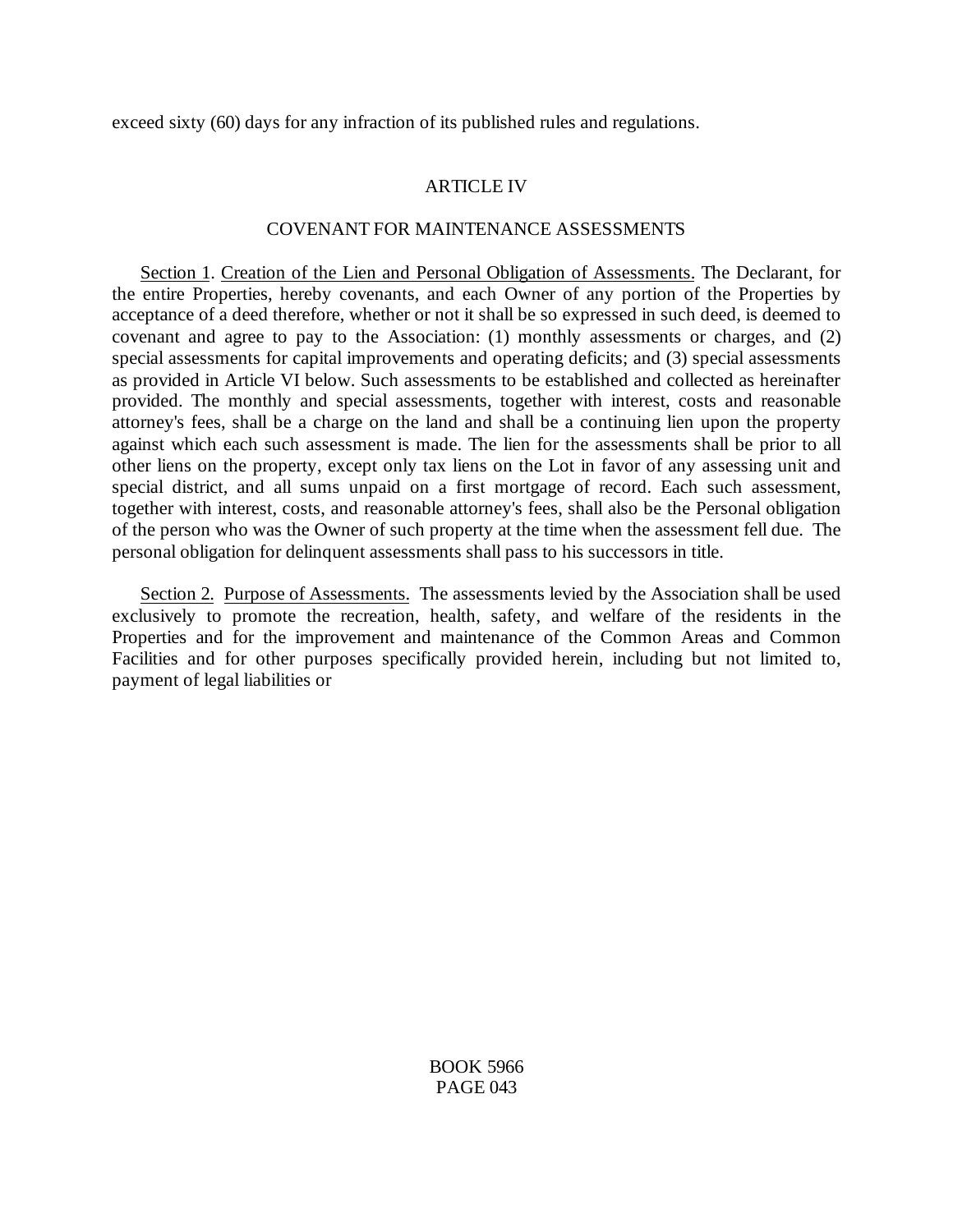obligations of the Association and all fees, costs, expenses, and attorney fees in connection therewith.

Section 3. Special Assessments for Capital Improvements and Operating Deficits. In addition to the monthly assessments authorized above, the Association shall levy a special assessment it necessary to finance or perform any of its stated obligations and responsibilities under this Declaration. Further, the Association may levy a special assessment in addition to the monthly assessments for the purpose of defraying, in whole or in part, the cost of any construction of a capital improvement not required of the Association under this Declaration or other discretionary expenditure, provided that any such assessment shall have the assent of a majority of the votes of members entitled to vote, in person or by proxy, at a meeting duly called for this purpose.

Written notice of any meeting called for the purpose of taking any action authorized under this Section 3 shall be sent to all members not less than 5 days nor more than 50 days in advance of the meeting. At the first such meeting called, the presence of members or of proxies entitled to cast sixty percent (60%) of all the votes of membership shall constitute a quorum. If the required quorum is not present, another meeting may be called subject to the same notice requirement, and the required quorum at the subsequent meeting shall be one-half (1/2) of the required quorum at the preceding meeting. No such subsequent meeting shall be held more than 60 days following the preceding meeting.

Section 4. Rate of Assessment. Monthly and special assessments provided for in this Declaration shall be fixed in accordance with this Section. Each Lot, Outlot or portion thereof and the Owner(s) of each Lot, Outlot or portion thereof, shall be liable for a share of the total budget upon which any monthly or special assessment is based. The share appurtenant to each Lot, Outlot or a portion thereof shall be calculated by multiplying the total budget of the monthly or special assessment times a fraction, the numerator of which is the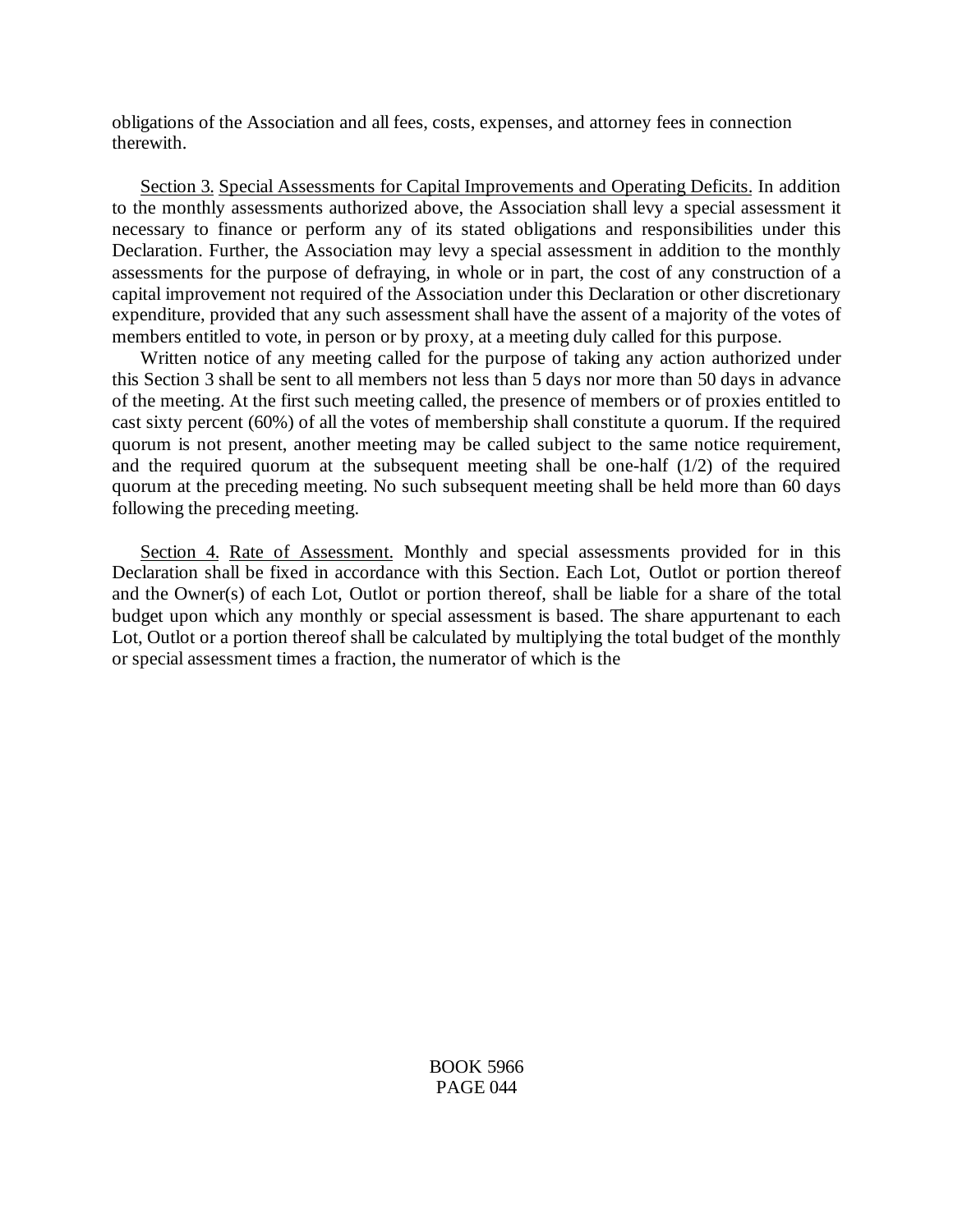number of votes appurtenant to such Lot, Outlot or portion thereof and the denominator of which is the total votes outstanding in the Association.

Section 5. Due Dates of Monthly Assessments: Due Dates. The monthly assessments provided for herein shall be due as to each property on the first day of each month. The Board of Directors shall fix any increase in the amount of the monthly assessment at least thirty (30) days in advance of the effective date of such increase. Written notice of special assessments and such other assessment notices as the Directors shall deem appropriate shall be sent to every Owner subject thereto. The due dates for all assessments shall be established by the Board of Directors. The Association shall, upon demand, and for a reasonable charge, furnish a certificate in a recordable form signed by an officer of the Association setting forth whether the assessments on a specified property have been paid. A properly executed certificate from the Association regarding the status of assessments on property shall be binding upon the Association as of the date of its issuance.

Section 6. Effect of Nonpayment of Assessments. Remedies of the Association. Any assessment not paid within thirty (30) days after the due data shall bear interest from the due date at the rate of 15% per annum or at the highest rate allowed by Iowa Law, whichever is higher. The Association may bring an action at law against the Owner personally obligated to pay the same, or foreclose the lien against the property in the manner provided for foreclosure of a mortgage, or both, and there shall be added to the amount of such assessment the costs of preparing and filing the petition in such action, including reasonable attorney's fees. No owner may waive or otherwise escape liability for the assessments provided for herein by non-use of the Common Areas or abandonment of his Lot.

Section 7. Subordination of Assessments Liens. If any property subject to a lien created by any provision in this Declaration shall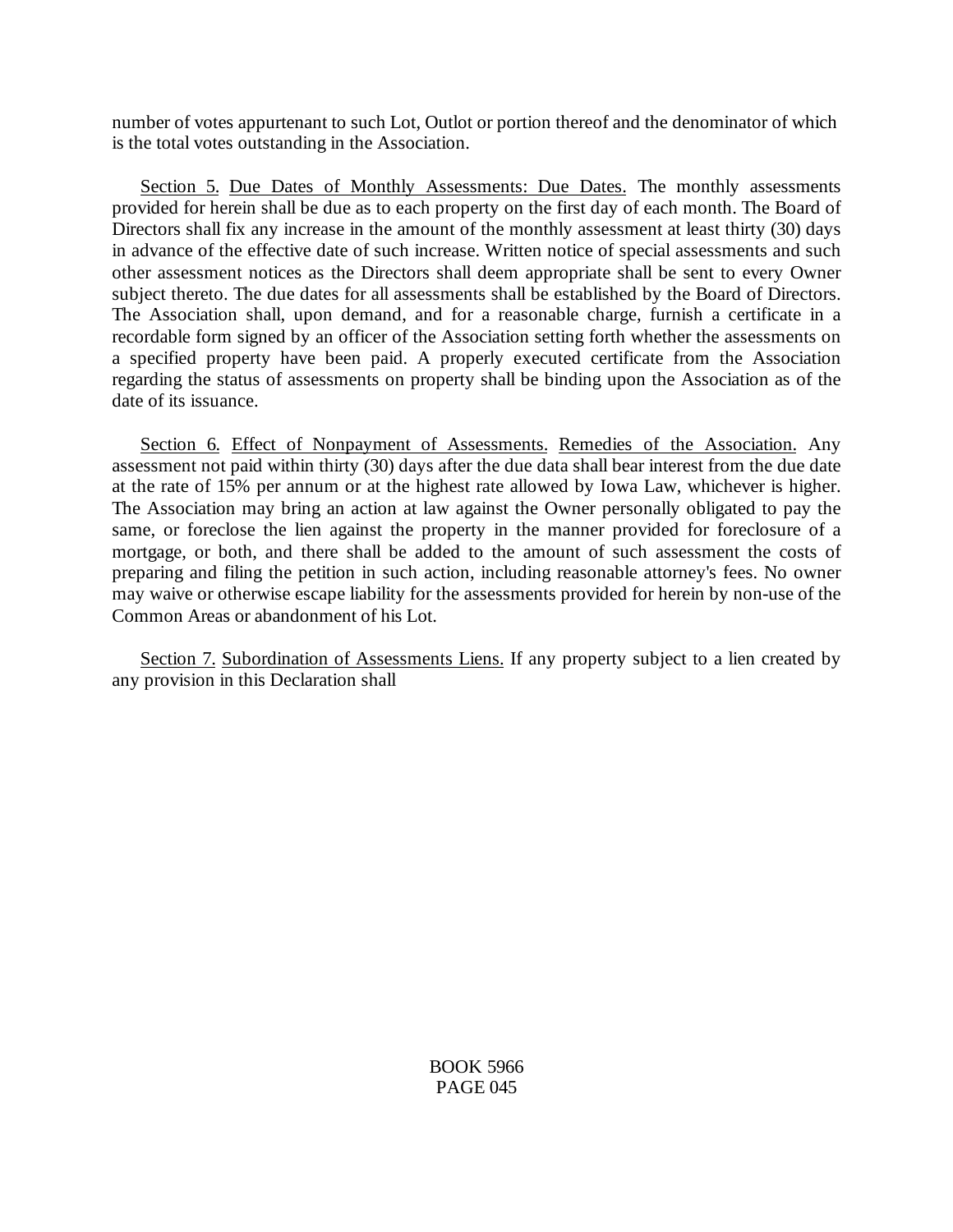be subject to the lien of a first Mortgage of record: (i) the foreclosure of any lien created by anything set forth in this Declaration shall not operate to affect or impair the lien of such Mortgage; and (ii) the foreclosure of the lien of such Mortgage or the acceptance of a deed in lieu of the foreclosure by the Mortgagee, shall not operate to affect or impair the lien except that assessment liens, if any, as shall have come due up to the expiration of the applicable redemption period and issuance of a sheriff's deed resulting from a decree of foreclosure or the appointment of a receiver in foreclosure proceedings or the acceptance of the deed in lieu of foreclosure shall be subordinate to the lien of the Mortgage, with the foreclosure-purchaser and purchasers therefrom taking title free of assessments, if any, that have come due up to the expiration of the applicable redemption period and issuance of a sheriff's deed resulting from a decree of foreclosure or the appointment of a receiver in foreclosure proceedings or deed given in lieu of foreclosure, but subject to assessment liens that shall have come due subsequent to the expiration of the applicable redemption period and issuance of a sheriff's deed resulting from a decree of foreclosure or the appointment of a receiver in foreclosure proceedings or the acceptance of a dead in lieu of foreclosure. All assessment liens as shall have come due up to the expiration of the applicable redemption period and issuance of a sheriff's deed resulting from a decree of foreclosure or the appointment of a receiver in foreclosure proceedings or the acceptance of a dead in lieu of foreclosure and have not been paid shall be deemed to be an expense of the Association, but this shall not derogate the Association's right to collect said sums from the defaulting owner personally.

Section 8. Exempt Property. The following property subject to this Declaration shall be exempted from the assessments, charges and liens created herein: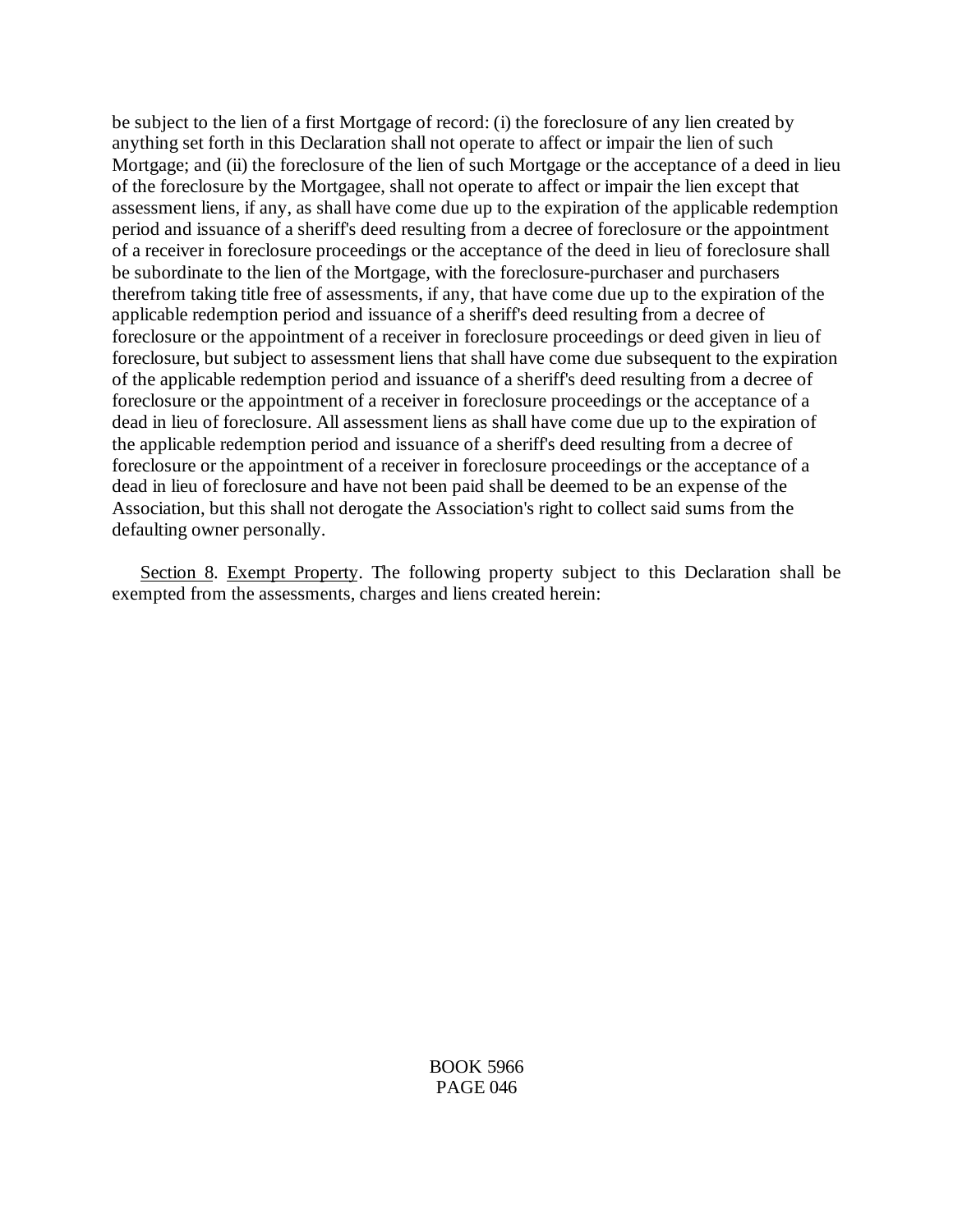- (a) All property which is dedicated to and accepted by a public authority; and
- (b) All Common Areas;

No other land or improvements located within the Properties shall be exempt from said assessments, charges or liens.

## **ARTICLE V**

### DECLARANT'S RIGHTS

Section 1. Declarant reserves the right to use any of the Properties, including the Common Areas, to sell, assign or conduct other businesses in connection with the construction and development of the project from any of such property prior to their being sold. This reservation of right or privilege in Declarant includes, but is not limited to, the right to maintain models, erect signs, maintain an office, staff the office with employees, and to show Properties then unsold. Declarant retains the right to be considered an Owner of any Lot or portion of the Properties that remains unsold. Declarant's rights are subject to all applicable ordinances of the City.

Section 2. Declarant, its successors and assigns, reserve the right to add additional common areas by conveying the same to the Association from time to time. Nothing in this Section shall be deemed an obligation on the part of the Declarant to convey additional properties to the Association.

Section 3. Declarant is and shall be responsible for all duties and obligations of the Association hereunder and shall have all rights of the Association until the Association is established and the initial Common Areas are conveyed thereto. The Association shall be established prior to the recording of the final plat of Country Club Plat 1.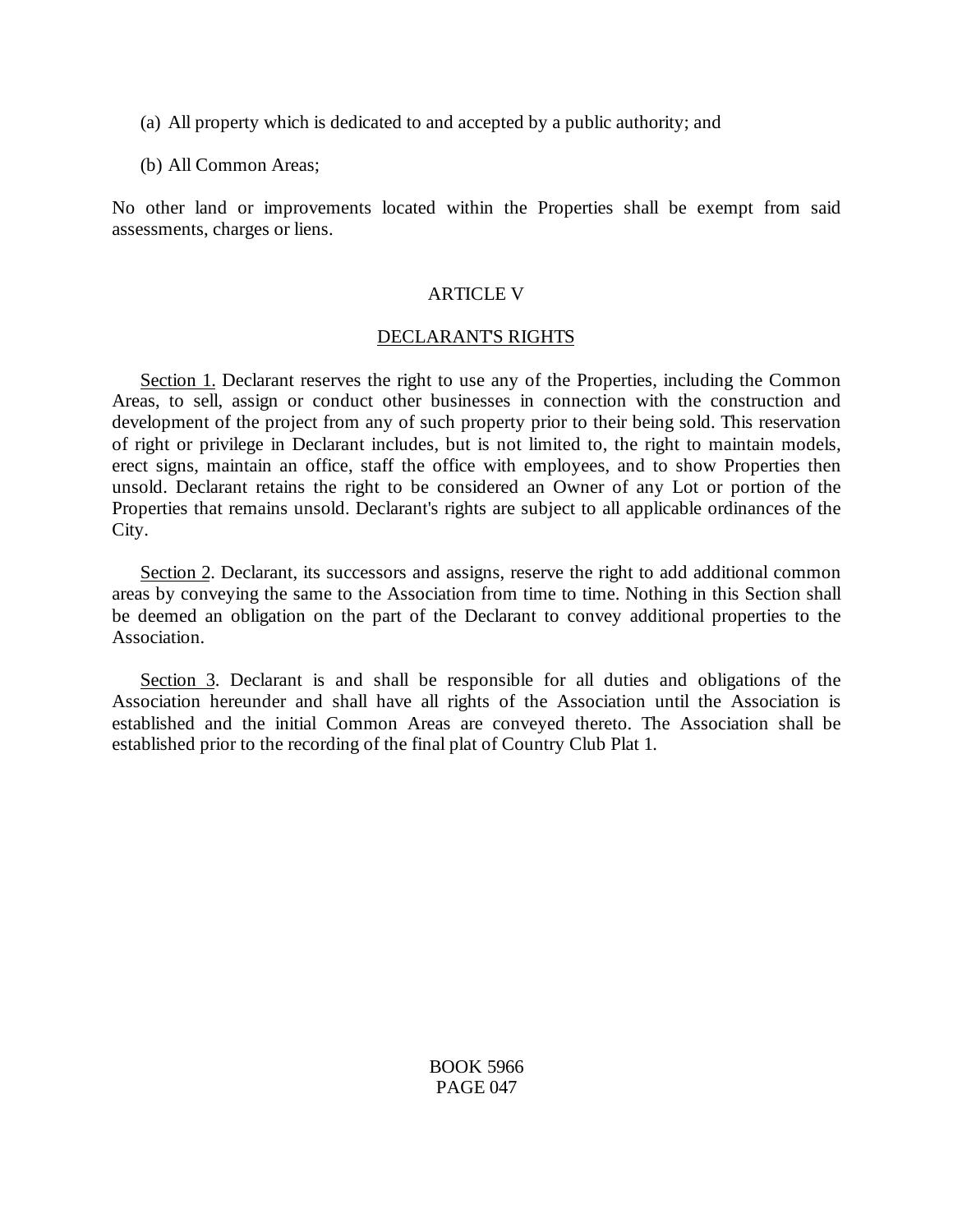# ARTICLE VI

# MAINTENANCE AND MANAGEMENT

Section 1. Maintenance of Common Areas. The Association shall perform the following maintenance tasks:

- (a) maintain, repair, reconstruct and replace the Common Areas and all improvements thereon, specifically including the lakes, shoreline, silt basins, dam, dam systems, utilities, spillways and appurtenances thereto. Specifically, the Association shall maintain the dam in accordance with the specifications, terms and conditions contained in the permit issued by the Iowa Department of Natural Resources, Water Storage Permit No. 6661, which Permit was executed on May 10, 1988. The Association shall, to the extent available, arrange for periodic inspections and perform all proper maintenance, repair, reconstruction and replacement of the dam to insure that the spillway and appurtenant works perform as originally designed in accordance with the Permit issued by the Department of Natural Resources of the State of Iowa.
- (b) maintain all common areas, including mowing, and weed control.
- (a) such other reasonable and necessary maintenance, repair, reconstruction and replacement duties as are necessary and desirable to preserve the high quality of the Properties and Common Areas.

Section 2. Other Maintenance Responsibilities. The Association, in addition to the maintenance of the Common Areas described in Section 1 above shall be responsible for and perform all maintenance, repair, reconstruction and replacement of any and all Common Facilities, including but not limited to the following maintenance tasks:

(a) In the event any boulevards are constructed on streets which have been or are intended to be dedicated to City, the Association will be responsible for the repair, maintenance and replacement of the boulevard landscaping, even though the same shall have been dedicated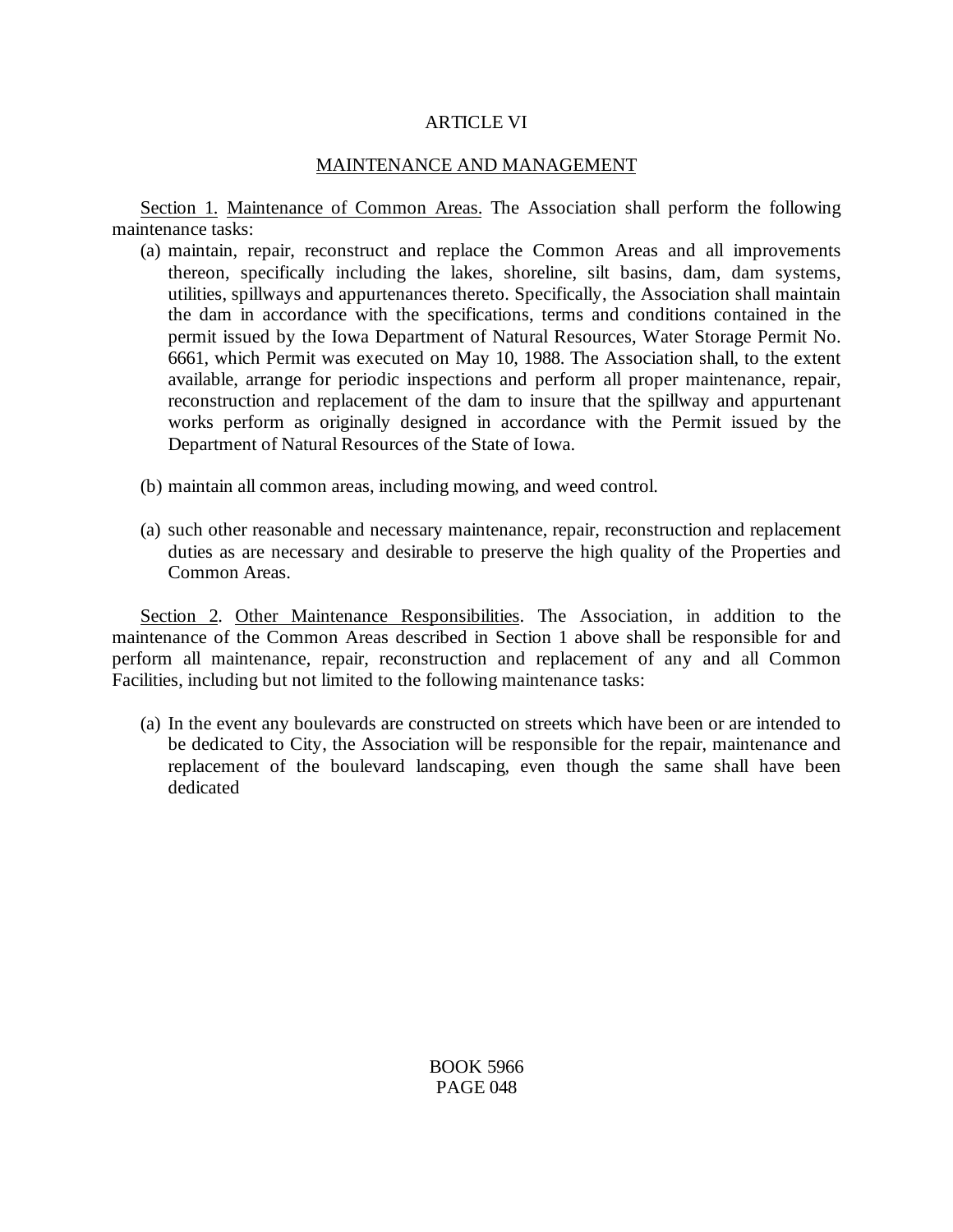to the City. Such repair, maintenance and replacement of the boulevard landscaping shall be in accordance with the site plan approved by the City allowing the construction of such boulevards.

(b) In the event that Declarant is allowed by the City and elects to install non-standard street signs or markers within the Properties, the Association shall maintain, repair and replace such non-standard street signs and markers.

Section 3. Financial Responsibility. The Association, through its Board of Directors, shall use its best efforts to obtain general liability insurance covering the Common Areas and Common facilities for the benefit of and on behalf of itself, its members and any such insurance, if obtained, shall name the City of Clive as an additional insured for liability purposes. Any such insurance obtained shall be in an amount and in form reasonably calculated to protect the named insureds from liability with respect to any and all claims, demands and the like arising out of or connected with the ownership, operation or existence of the Common Areas.

Section 4. Right of City. The City, upon 30 days' written notice (except in case of emergency), shall have the right to require the Association to perform any and all of its maintenance, repair, reconstruction and replacement and management responsibilities with respect to the lake, silt basins, dam, spillways, shoreline and appurtenances thereto, and other Common Areas and Common Facilities in accordance with this Declaration, the terms of the approval of the Site Plan for the lake and dam, any conditions and covenants in connection with the platting of any portion of the Properties and its ordinances; and the City shall have the right to require the Association to enforce any and all rules and regulations adopted by the Association concerning the use, maintenance and operation of the Common Areas and Common Facilities.

Section 5. Responsibility for Willful or Negligent Act. In the event the need for maintenance or repair to the Common Areas, Common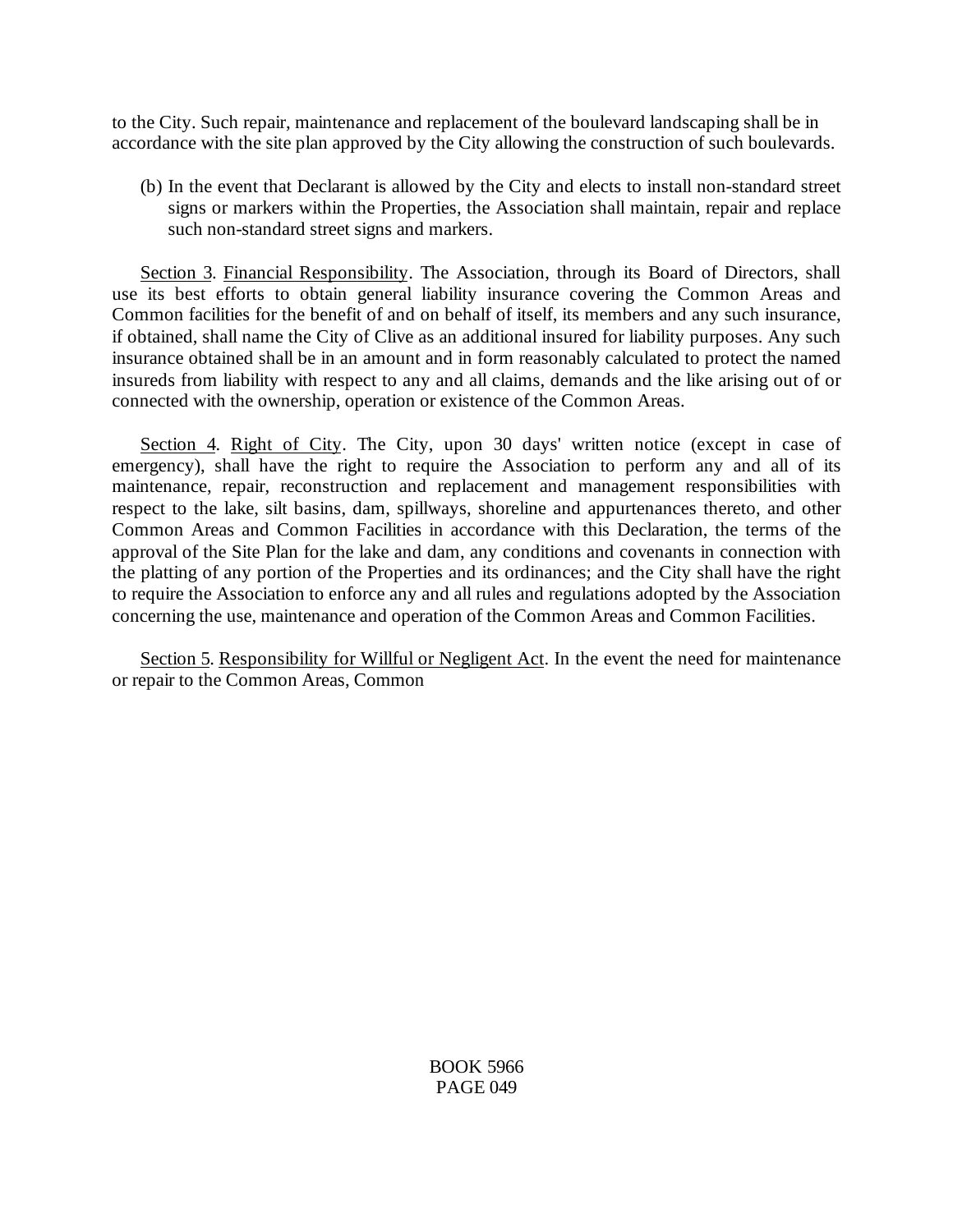Facilities or improvements located thereon is caused through the willful or negligent act of an Owner, his family, guests or invitees, the cost of such of maintenance or repairs shall be added to and become a part of the monthly assessments to which such Lot is subject.

# ARTICLE VII

# EASEMENTS AND ENCROACHMENTS

Section 1. Easement Lake Maintenance. Declarant reserves unto the Association as easement over various private properties along the entire shore line of the lake for a distance of 25 feet parallel to the boundary line of that part of the Common Areas consisting of the lakes and shorelines. The lakes and shorelines are described as Outlot A in Country Club Plat 1. This easement shall be a non-exclusive easement for the sole benefit of the Association in performance of its maintenance obligation on the lake and the shore lines. This easement shall not be for the benefit of the members or the public at large.

Section 2. Easement for Signs. Declarant reserves unto itself, its successors and assigns, for so long as it owns any portion of the Properties, the right and easement to erect and maintain identification and "For Sale" sign or signs within the Properties, including any Common Areas as Declarant deems reasonably necessary, provided the same are consistent with the ordinances of the City.

# ARTICLE VIII

# COVENANTS WITH THE CITY

Section 1. Right of Public Access. Officers, employees or contracted agents of the City shall have the right and authority to enter upon the Common Areas and easements reserved or granted for the benefit of the Association for the administration of general public services including Emergency Fire Protection, Law Enforcement and administration of the Water Works Rules and Regulations and any applicable agreements for providing water service.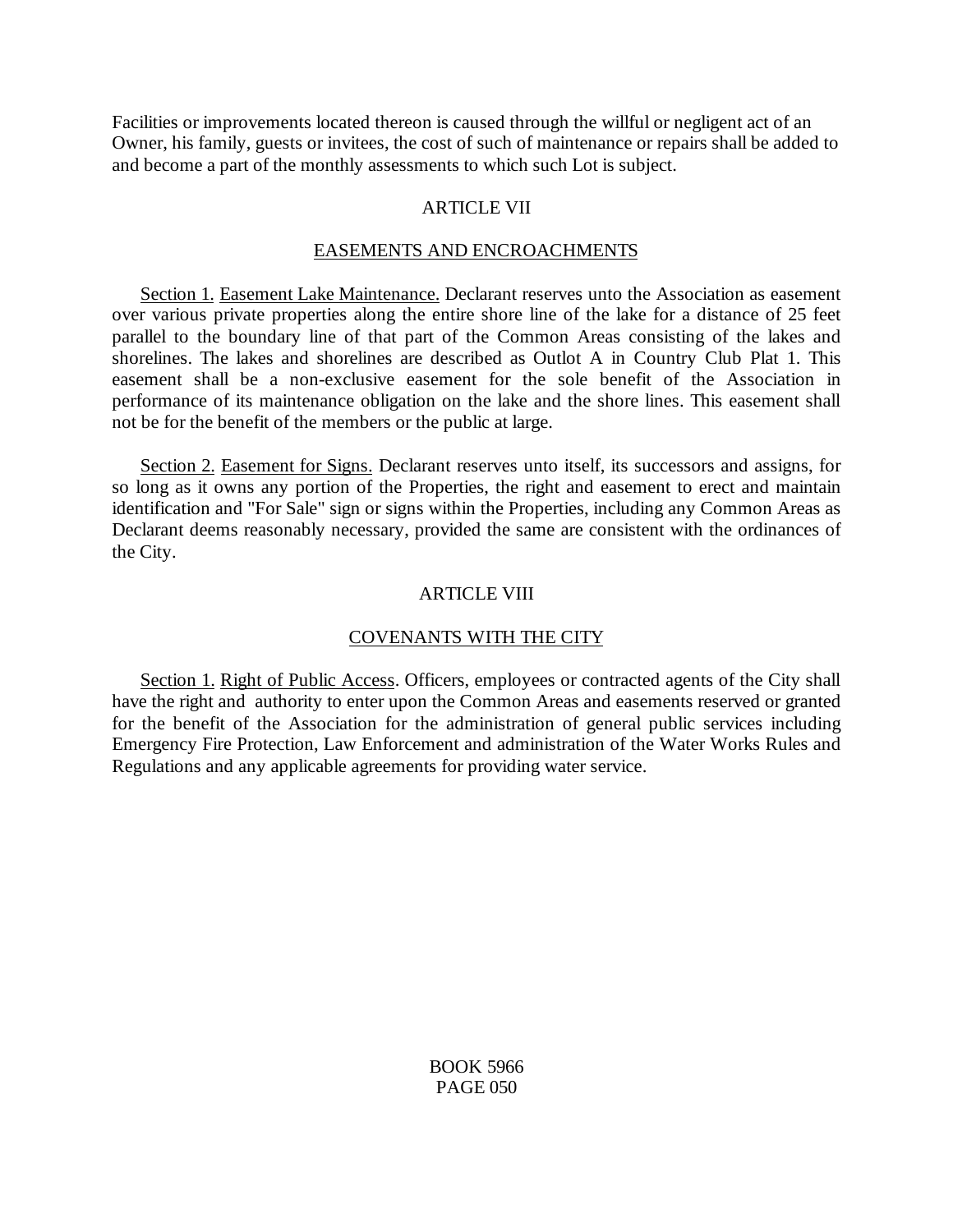Section 2. Indemnification and Hold Harmless of the City. The Association, its successors or assigns, agree to defend, indemnify, protect and save harmless the City and its political subdivisions, including any of its elected officials, officers, employees or agents, from and against any judgments, awards, claims or expenses or other things whatsoever, including attorney fees, costs or disbursements, arising out of or in connection with any act or act of negligence, causes omissions, fault, misconduct, claims, damages, suits or other actions developed, brought or asserted by any person, firm, corporation, entity or estate, against the said City by reason of, in connection with, related to or growing out of, directly or indirectly, the duties and responsibilities which are imposed upon the Owners or the Association, its successors and assigns, with respect to its duties or obligations under this Declaration, including any rules or regulations is existence pursuant to this Declaration, or related to or growing out of, directly or indirectly, the ownership, maintaining, cleaning out, grading, repairing, construction, or reconstruction of the Common Areas, or any part thereof, including but not limited to the existences of flowage or drainage of water in or out of the lakes, dam, silt basins and spillway located in the properties, or related to or growing out of, directly or indirectly, the existence of this Declaration and the purposes for which this Declaration is executed for the approval of this Declaration.

Declarant**,** its successors and assigns, including all subsequent owners in the Properties, hereby covenant not to sue, demand or claim any damages or other remedies against the City, its political subdivisions and its elected officials, officers, employees or agents by reason of, in connection with, related to or growing out of, directly or indirectly, the failure of the City to exercise any rights afforded to it under this Declaration, the approval of this Declaration, the approval of the site plan for the lakes and dam and related improvements on Common Areas or approval of Common Facilities,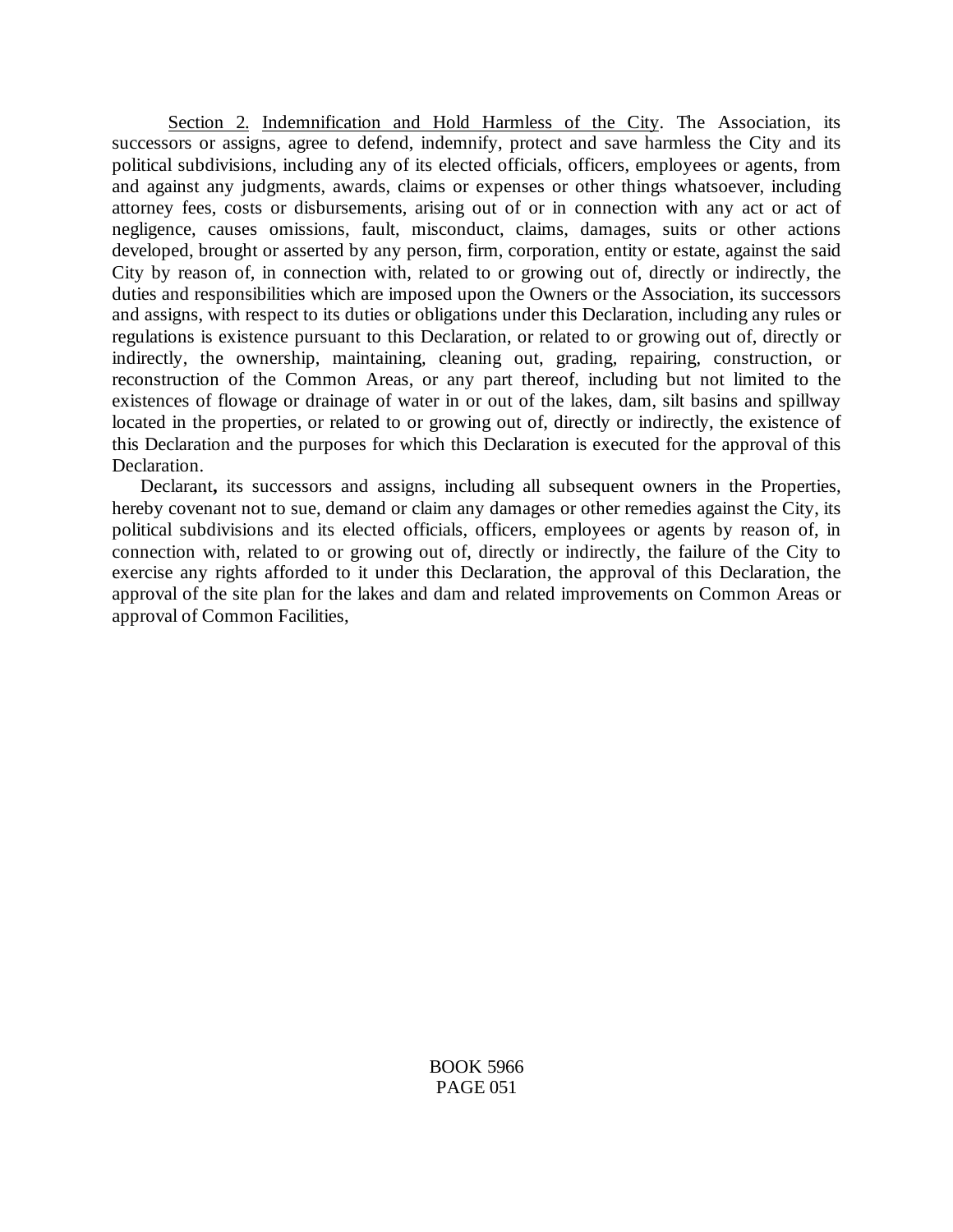the issuance of a building permit for such purposes, any inspections performed relating to said permit or permits or any certification issued indicating compliance with any City ordinance regulating the issuance of said building permit or approvals.

Section 3. Liability of City. Neither the Declarant, Owners, Association nor any other person or other entity shall place any reliance upon the approval of this Declaration by the City, the approval of the Site Plan for the lakes and dam and related improvements an the Common Areas or approval of Common Facilities, the issuance of a Building Permit for such purposes, any inspections performed relating to said Permit or any certification issued indicating compliance with any City ordinance regulating the issuance of said Building Permit or approvals, as indicating the safety or quality of construction of any improvements located on the Common Areas, Common Facilities or within the Properties. Neither the issuance of, nor any inspections or certifications made relating to the Building Permit or relating to any City ordinance or approval, including the approval of this Declaration, shall constitute an assumption by the City, or any elected officials, officers, agents or employees thereof, of any duty or responsibility of any parson or entity to adequately construct, reconstruct, repair and maintain the Common Areas, Common Facilities and improvements located thereon or provide a safe premises or to, in any way, indicate a decrease in the risk associated with the use or existence of the improvements located on the Common Areas. A certification that the Common Areas or Common Facilities have been inspected, including the dam, dam systems, lakes, spillways, shorelines, silt basins and appurtenances thereto, pursuant to any City ordinance regulating the same shall not, in any way, constitute a representation, covenant, warranty or guaranty of the safety or quality of said improvements by the City, or any elected officials, officers, agents or employees thereof. The Declarant, its successors and assigns, hereby expressly release and discharge, and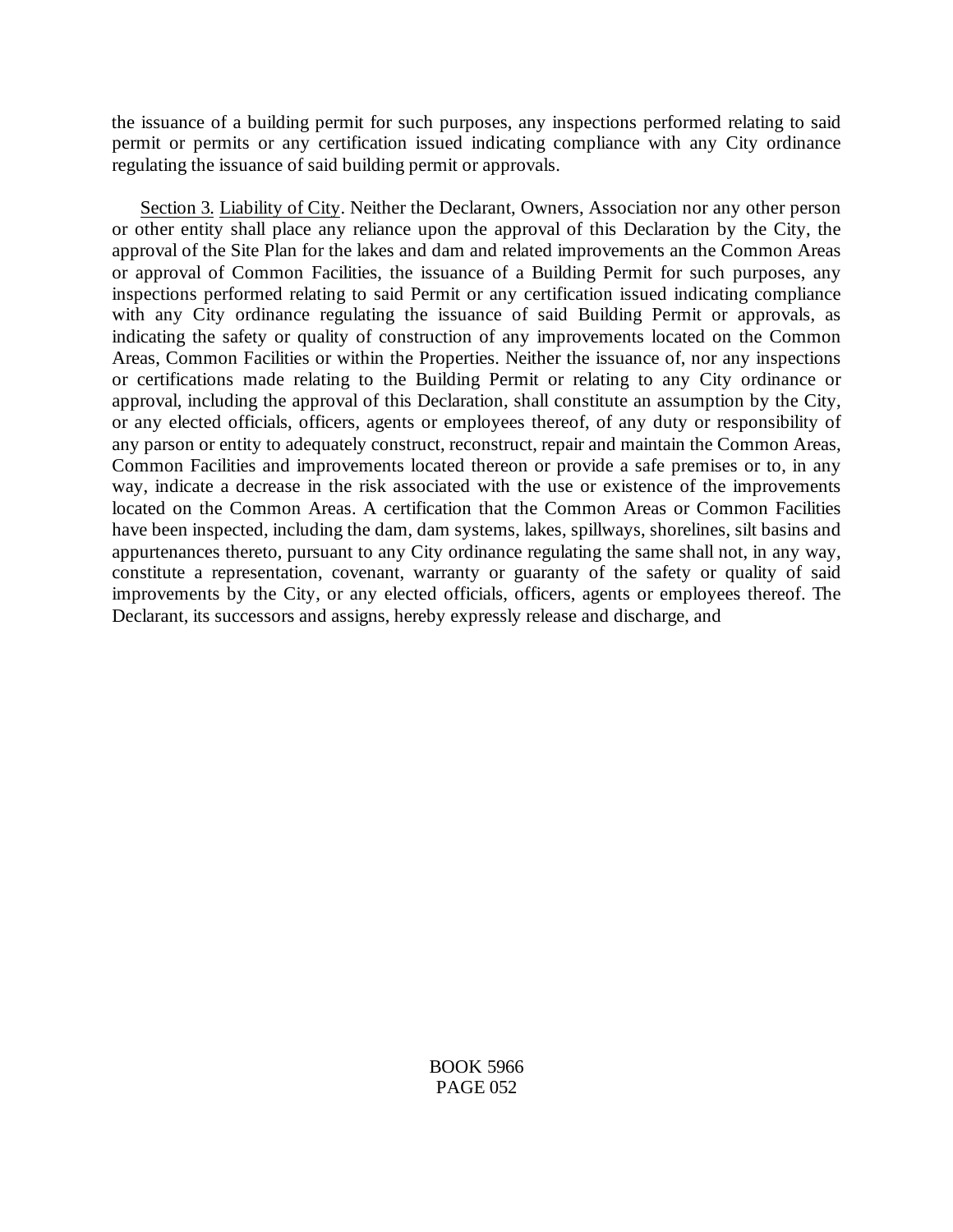agreed to hold harmless, defend and indemnify, the City, its elected officials, officers, agents and employees, from any and all duties, responsibilities, obligations, claims, demands, causes of action or liabilities arising out of or in any way related to the issuance of a Building Permit or any inspection performed or certification issued in connection with the Building Permit and approval of the improvements located on the Common Areas, Common Facilities and the approval of this Declaration.

Section 4. Amendment. This Article shall not be amended without the prior written approval of the City.

# ARTICLE IX

## USE RESTRICTIONS

Section 1. The Board of Directors of the Association shall have the right to adopt rules and regulations governing the Common Areas or Common Facilities, and such rules shall be observed and obeyed by the owners, their guests, lessees, assigns and licensees. Provided, no such rules or regulations adopted by the Board of Directors shall, in any way, modify, amend, repeal or alter the provisions of Sections 1, 2, 3 and 4 of this Article.

Section 2. No person, whether a member of the Association or not, shall be allowed to swim in the lakes forming a part of the Common Areas.

Section 3. No person, whether a member of the Association or not, shall be allowed to use a motor boat, a power boat or any other motorized or powered vessel of any kind or type on the lakes which form a part of the common areas.

Section 4. No owner shall change any elevations or grades within the easements areas for the maintenance of the lake in favor of the Association.

Section 5. Mailboxes and Yard Lights. For any portion of the Properties developed as residential properties, the Association hereby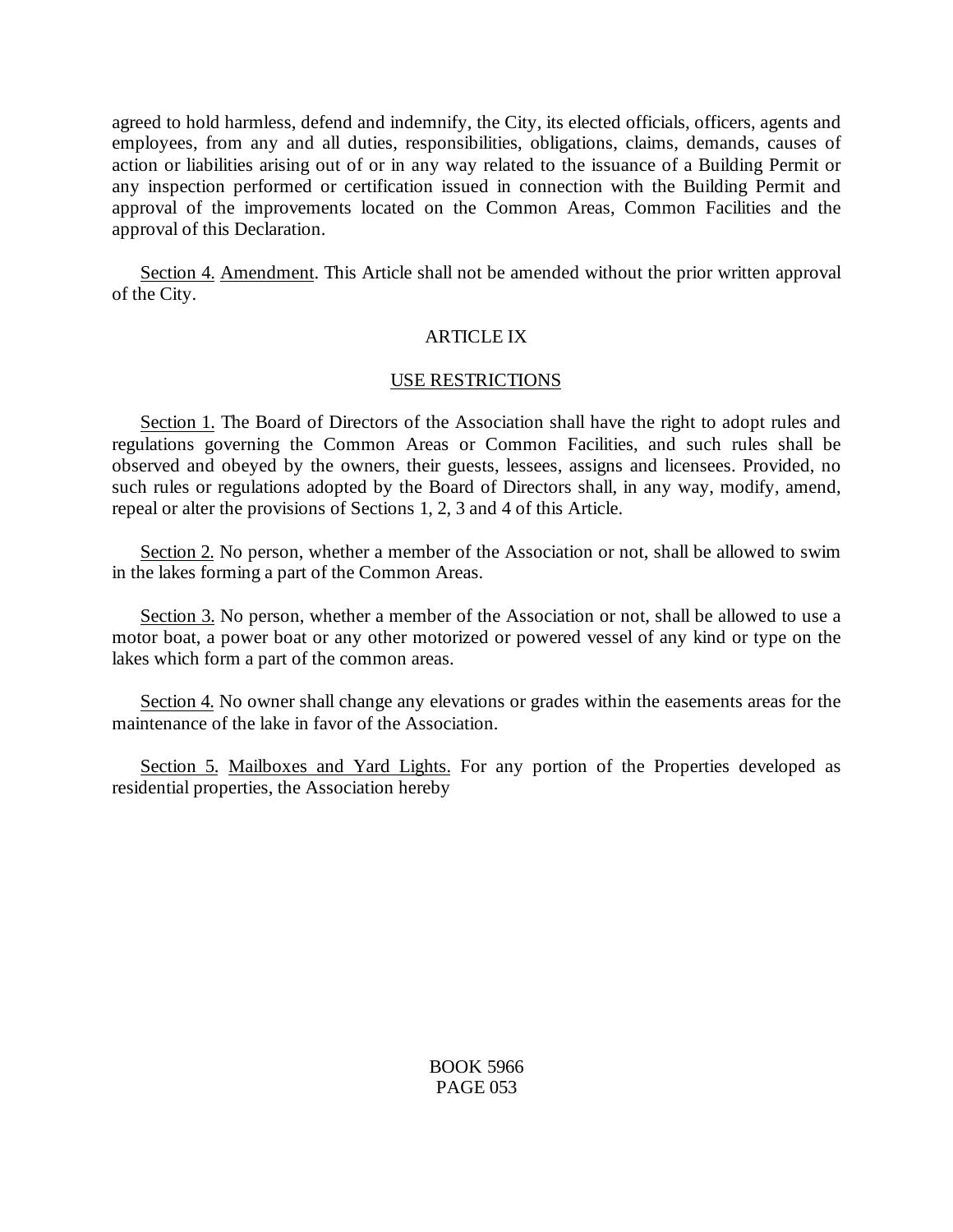reserves and shall retain the right to require installation of mailboxes and yard lights of a uniform design, location and construction.

Section 6. No Waiver. Failure of the Association to enforce any covenant, condition or restriction, this Declaration, the Article of Incorporation or Bylaws of the Association, or the rules and regulations adopted pursuant thereto, shall not constitute a waiver of this right to enforce the same thereafter.

Section 7. Fines and Liquidated Damages. In addition to the enforcement rights granted to the Association for the collection of assessments, the Association shall have the right to maintain any action at law or in equity appropriate for the enforcement of the rules and regulations, the covenants, conditions and restrictions contained in this Declaration, the Articles of Incorporation and Bylaws. The Association is specifically granted a right to obtain affirmative or negative injunctions, restraining orders and similar equitable relief for repeated violations by any person whatsoever. The Association shall have the right to adopt a schedule of fines and/or liquidated damages to be imposed upon members, their families, tenants, invitees and guests for violations of the rules and regulations, the covenants, conditions and restrictions contained in this Declaration and the Articles of Incorporation and Bylaws of the Association.

# ARTICLE X

# GENERAL PROVISIONS

Section 1. Right of Enforcement. In the event of a violation, or threatened violation, of any of the covenants, conditions and restrictions herein enumerated, Declarant, the City, the persons in ownership from time to time of the Lots and all parties claiming under them, shall have the right to enforce the covenants, conditions and restrictions contained herein, and pursue any and all remedies, at law or in equity, available under applicable Iowa law, with or without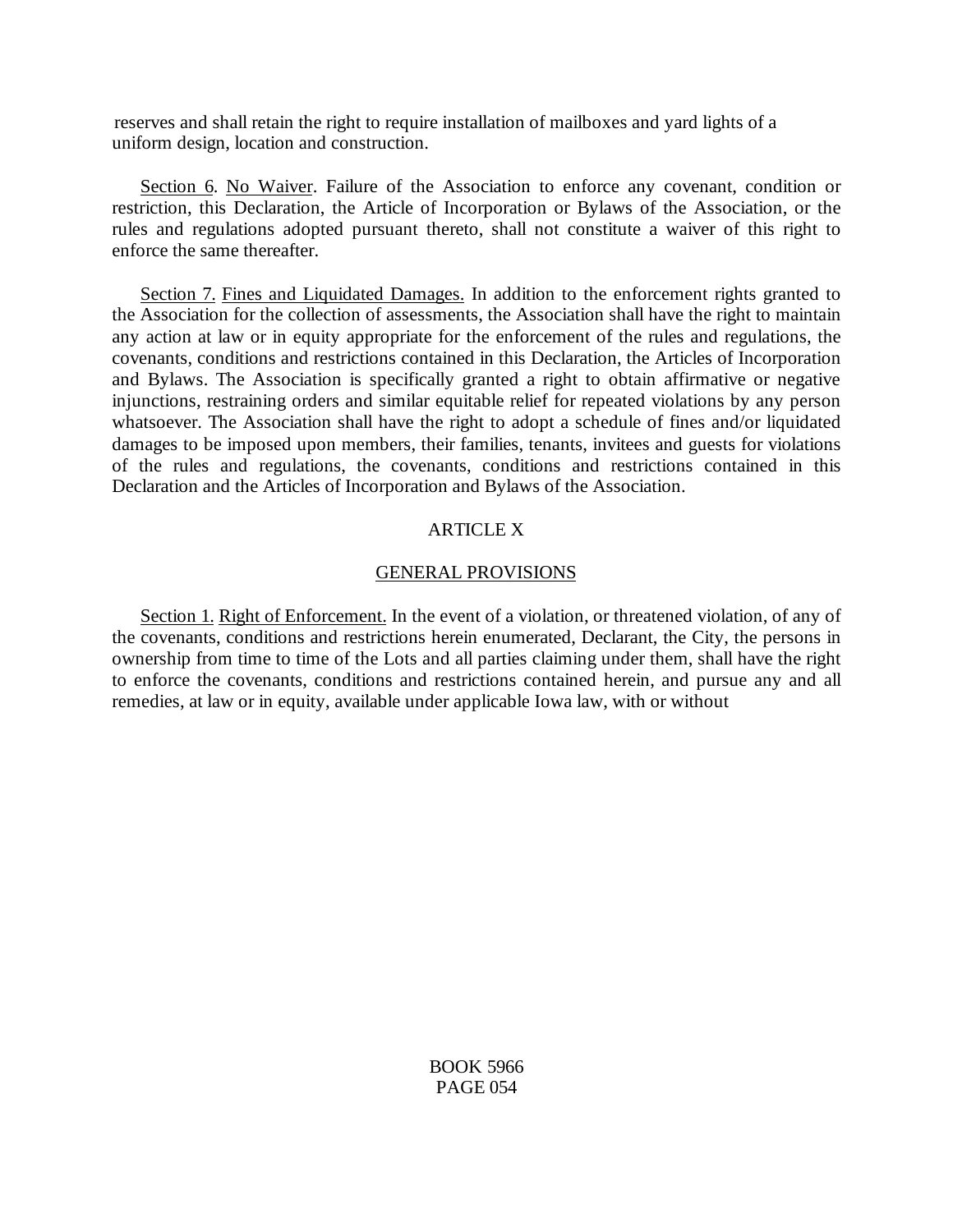proving any actual damages, including the right to secure injunctive relief or secure removal by due process of any structure not in compliance with the covenants, conditions and restrictions contained herein, and shall be entitled to recover reasonable attorneys' fees and the costs and expenses incurred as a result thereof.

Section 2. Amendment. This Declaration may be amended or changed, unless otherwise provided herein, at any time by an instrument recorded in the Office of the Recorder of Polk County, Iowa, certified by the President and Secretary of the Association that the same has been approved by a 2/3rds majority of the then outstanding votes; provided, however, none of the rights or duties of Declarant reserved or set out hereunder may be amended or changed without Declarant's prior written approval. Likewise, the covenants with and rights of the City herein shall not be amended without the prior approval of the City. This Declaration may also be amended by Declarant, if it then has any ownership interest in the Properties, at any time without the approval of any other Owner or Owners for the purpose of clarification or correction of errors in the Declaration, provided such amendment shall not affect the substantive rights of any Owner. Further, Declarant may, at any time, amend this Declaration in order to satisfy the requirements of any of the Federal Mortgage Agencies. Any such amendments shall be recorded and shall be subject to the prior written approval of any of the Federal Mortgage Agencies having an interest in the Properties or any portion thereof.

NOTWITHSTANDING ANY PROVISION OF THIS DECLARATION TO THE CONTRARY, NO AMENDMENT TO THIS DECLARATION SHALL BE EFFECTIVE, UNLESS AND UNTIL THE CITY HAS GIVEN ITS PRIOR WRITTEN APPROVAL TO SUCH AMENDMENT.

Section 3. Third Party Beneficiary. City is hereby declared to be a third party beneficiary of the provisions of this Declaration. As such, City has no duty or obligation to exercise its rights to enforce or perform any obligations reserved to it under the provisions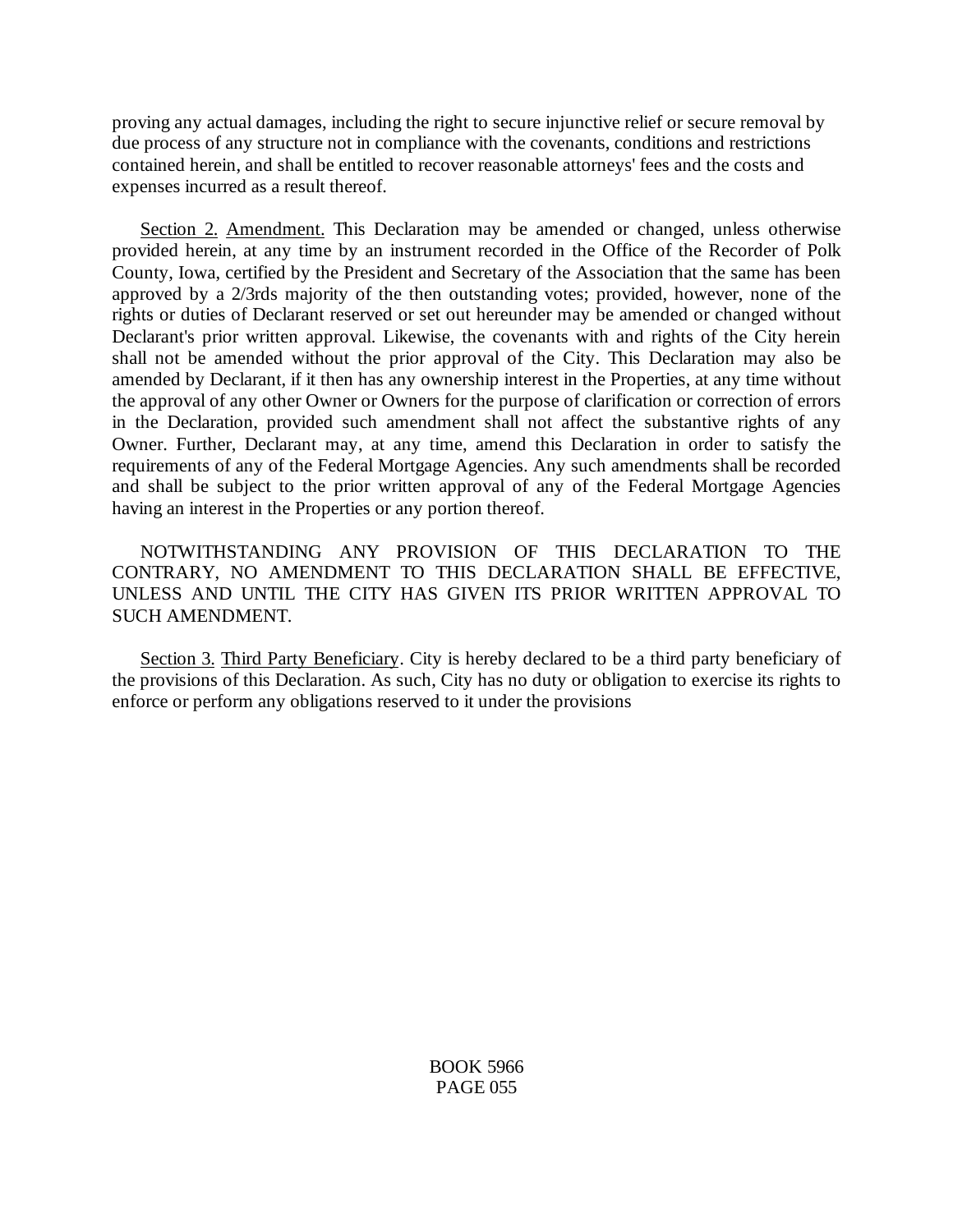of this Declaration. The rights of the City provided for in this Declaration shall be exercised by the City at its sole option and discretion. Whenever the approval of the City is required under this Declaration, the same shall not be unreasonably withheld or delayed.

Section 4. Binding Effect. This Declaration shall run with the land and shall be binding upon all parties claiming under them. Invalidation of the covenants, conditions and restrictions of this Declaration by judgment or decree shall in no way affect any of the other provisions hereof, but the same shall remain in full force and effect.

IN WITNESS WHEREOF, Iowa Realty Co., Inc. has caused this Declaration to be executed this 22 day of September, 1988.

 ) ss: COUNTY OF POLK)

DECLARANT: IOWA REALTY CO., INC. By /s/ William C. Knapp STATE OF IOWA ) William C. Knapp, Chairman

On this 22 day of September, 1988, before me, the undersigned, a Notary Public in and for the State of Iowa, personally appeared William C. Knapp to me personally known, who, being by me duly sworn, did say that he is the Chairman of the Board of Iowa Realty Co., Inc. executing the within and foregoing instrument to which this is attached, that no seal has been procured by the said corporation; that said instrument was signed on behalf of said corporation by authority of its Board of Directors; and that the said William C. Knapp as such officer acknowledged the execution of said instrument to be the voluntary act and deed of said corporation, by it and by him voluntarily executed.

> /s/ Kathy O. Kintner Notary Public for the State of Iowa [Seal]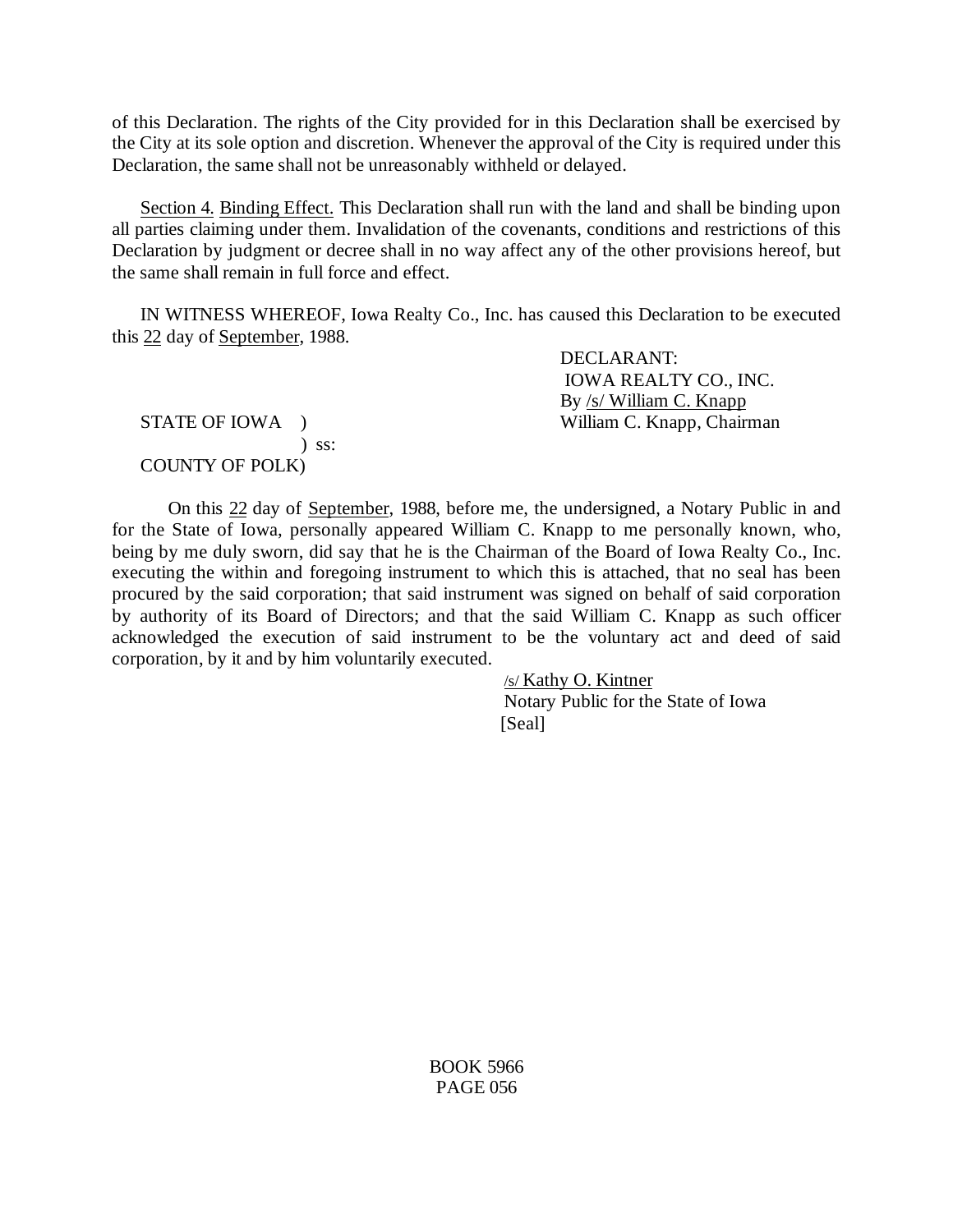EXHIBIT A TO MASTER DECLARATION

LEGAL DESCRIPTION

THE EAST ½ OF THE SOUTHWEST ¼ AND THE WEST ½ OF THE SOUTHEAST ¼ OF SECTION 31, TOWNSHIP 79 NORTH, RANGE 35 WEST OF THE 5TH P.M., AND

THE WEST ½ OF THE SOUTHWEST FRACTIONAL ¼, OF SECTION 31, TOWNSHIP 79 NORTH, RANGE 25 WEST OF THE 5TH PM, EXCEPT HIGHWAY, AND EXCEPT BEGINNING AT THE SOUTHEAST CORNER OF THE WEST ½ OF THE SOuTHWEST ¼ OF SAID SECTION 31, THENCE WEST ALONG AND ADJACENT TO UNIVERSITY AVENUE, 250 FEET, THENCE NORTH 697 FEET, THENCE EAST 250 FEET, THENCE SOUTH 197 FEET TO THE POINT OF BEGINNING, AND

THE NORTHWEST FRACTIONAL ¼ OF SECTION 31, TOWNSHIP 79 NORTH, RANGE 25 OF THE 5TH P.M., EXCEPT THAT PART DEEDED TO POLK COUNTY, IOWA, RECORDED IN BOOK 5394, PAGE 383.

ALL BEING IN THE CITY OF CLIVE, POLK COUNTY, IOWA